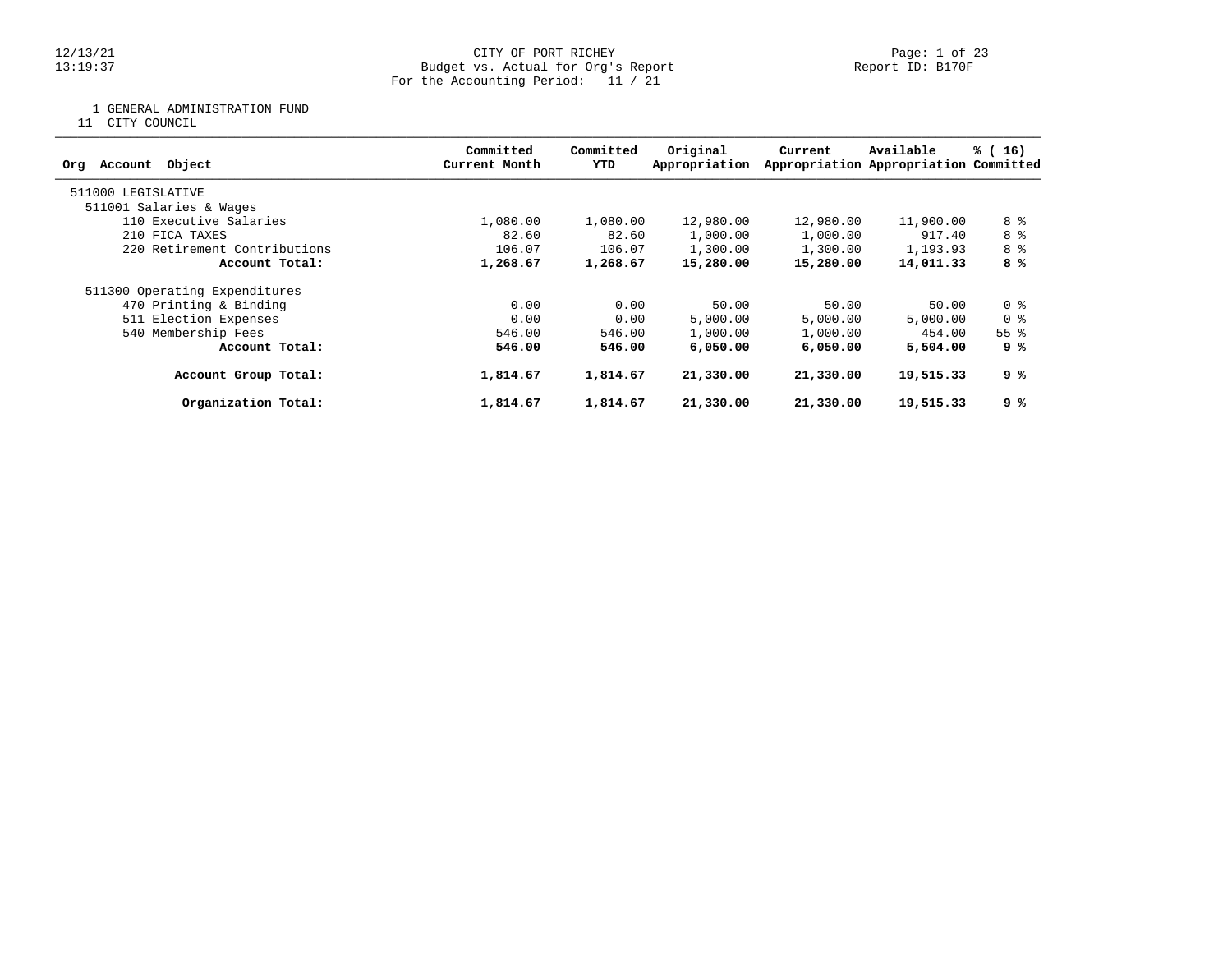### 12/13/21 CITY OF PORT RICHEY Page: 2 of 23 13:19:37 Budget vs. Actual for Org's Report Report ID: B170F For the Accounting Period: 11 / 21

1 GENERAL ADMINISTRATION FUND

12 ADMINISTRATIVE

| Org Account Object                   | Committed<br>Current Month | Committed<br>YTD | Original<br>Appropriation | Current    | Available<br>Appropriation Appropriation Committed | % (16)         |
|--------------------------------------|----------------------------|------------------|---------------------------|------------|----------------------------------------------------|----------------|
|                                      |                            |                  |                           |            |                                                    |                |
| 512000 EXECUTIVE                     |                            |                  |                           |            |                                                    |                |
| 512001 Salaries & Wages              |                            |                  |                           |            |                                                    |                |
| 120 Regular Salaries & Wages         | 7,639.52                   | 11,459.28        | 99,080.00                 | 99,080.00  | 87,620.72                                          | $12*$          |
| 140 Overtime                         | 22.94                      | 22.94            | 100.00                    | 100.00     | 77.06                                              | $23$ $%$       |
| 149 Vehicle Allowance - City Manager | 105.00                     | 105.00           | 1,700.00                  | 1,700.00   | 1,595.00                                           | 6 %            |
| 210 FICA TAXES                       | 543.92                     | 808.54           | 7,775.00                  | 7,775.00   | 6,966.46                                           | $10*$          |
| 220 Retirement Contributions         | 825.93                     | 1,237.62         | 10,975.00                 | 10,975.00  | 9,737.38                                           | $11$ %         |
| 230 Health Insurance - Employee      | 1,312.40                   | 2,624.80         | 15,100.00                 | 15,100.00  | 12,475.20                                          | $17*$          |
| Account Total:                       | 10,449.71                  | 16,258.18        | 134,730.00                | 134,730.00 | 118,471.82                                         | $12*$          |
| 512300 Operating Expenditures        |                            |                  |                           |            |                                                    |                |
| 301 Training                         | 0.00                       | 100.00           | 4,500.00                  | 4,500.00   | 4,400.00                                           | 2 <sup>8</sup> |
| 328 Professional Services            | 122.03                     | 261.98           | 5,000.00                  | 5,000.00   | 4,738.02                                           | 5 <sup>8</sup> |
| 409 Cellular Phone                   | 96.84                      | 96.84            | 1,200.00                  | 1,200.00   | 1,103.16                                           | 8 %            |
| 461 Technology/Software Maintenance  | 968.40                     | 968.40           | 0.00                      | 0.00       | $-968.40$                                          | $***$ $%$      |
| 502 Miscellaneous                    | 72.98                      | 102.54           | 200.00                    | 200.00     | 97.46                                              | $51$ %         |
| 510 Office Supplies                  | 79.32                      | 79.32            | 0.00                      | 0.00       | $-79.32$                                           | $***$ 2        |
| 540 Membership Fees                  | 0.00                       | 610.00           | 1,200.00                  | 1,200.00   | 590.00                                             | $51$ $%$       |
| 551 Document Recording Fees          | 280.00                     | 450.88           | 500.00                    | 500.00     | 49.12                                              | $90*$          |
| Account Total:                       | 1,619.57                   | 2,669.96         | 12,600.00                 | 12,600.00  | 9,930.04                                           | 21%            |
| Account Group Total:                 | 12,069.28                  | 18,928.14        | 147,330.00                | 147,330.00 | 128,401.86                                         | $13*$          |
| Organization Total:                  | 12,069.28                  | 18,928.14        | 147,330.00                | 147,330.00 | 128,401.86                                         | $13*$          |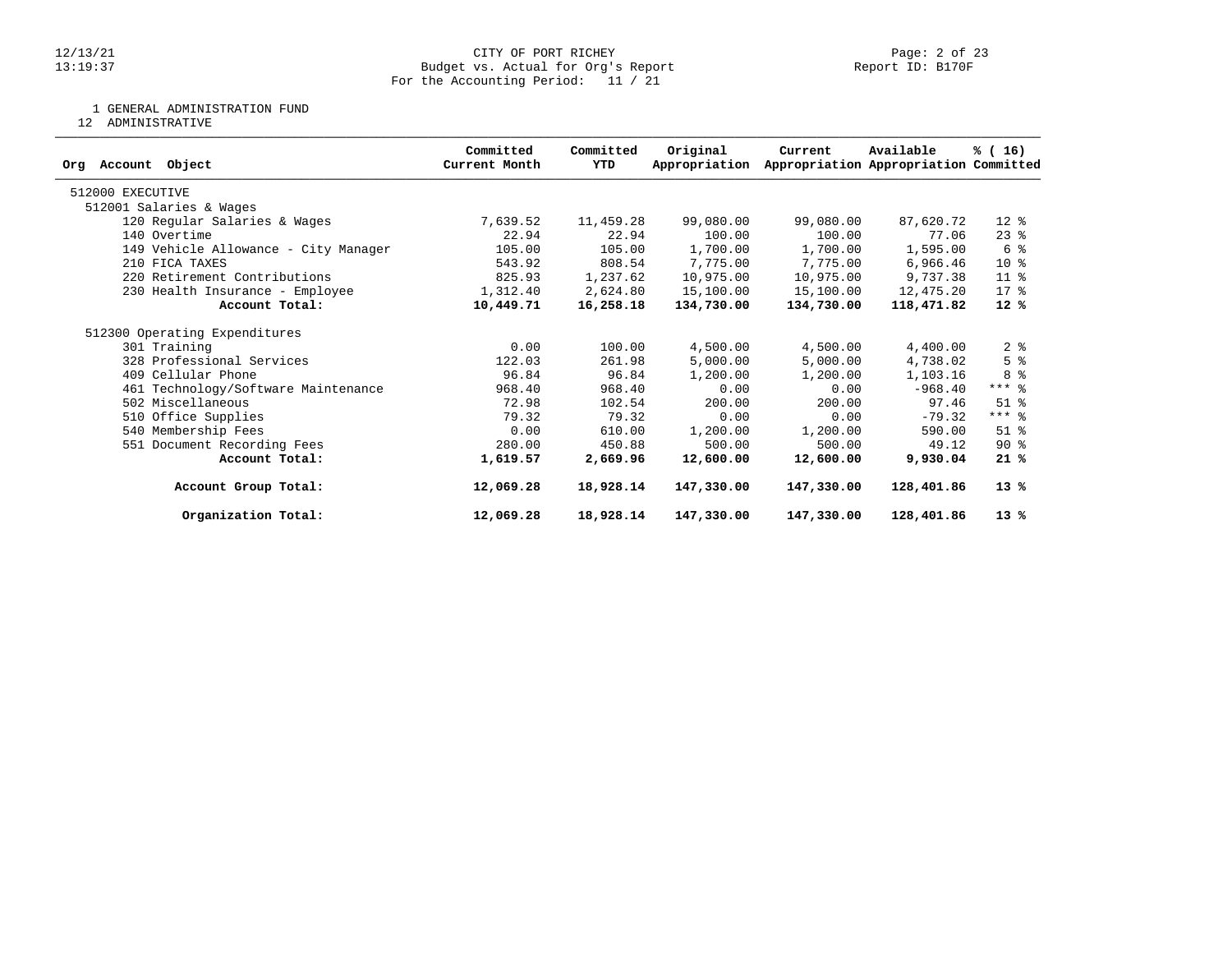1 GENERAL ADMINISTRATION FUND

13 FINANCE

| Object<br>Account<br>Orq            | Committed<br>Current Month | Committed<br>YTD | Original<br>Appropriation | Current    | Available<br>Appropriation Appropriation Committed | % (16)                             |
|-------------------------------------|----------------------------|------------------|---------------------------|------------|----------------------------------------------------|------------------------------------|
| 513000 FINANCIAL & ADMINISTRATIVE   |                            |                  |                           |            |                                                    |                                    |
| 513001 Salary & Wages               |                            |                  |                           |            |                                                    |                                    |
| 120 Regular Salaries & Wages        | 5,304.87                   | 8,159.90         | 67,700.00                 | 67,700.00  | 59,540.10                                          | $12*$                              |
| 140 Overtime                        | 0.00                       | 0.00             | 100.00                    | 100.00     | 100.00                                             | 0 <sub>8</sub>                     |
| 210 FICA TAXES                      | 412.99                     | 629.75           | 5,200.00                  | 5,200.00   | 4,570.25                                           | $12*$                              |
| 220 Retirement Contributions        | 569.35                     | 875.92           | 7,400.00                  | 7,400.00   | 6,524.08                                           | $12*$                              |
| 230 Health Insurance - Employee     | 479.50                     | 1,427.51         | 11,840.00                 | 11,840.00  | 10,412.49                                          | $12*$                              |
| Account Total:                      | 6,766.71                   | 11,093.08        | 92,240.00                 | 92,240.00  | 81,146.92                                          | $12*$                              |
| 513300 Operating Expenditures       |                            |                  |                           |            |                                                    |                                    |
| 301 Training                        | 355.62                     | 355.62           | 3,000.00                  | 3,000.00   | 2,644.38                                           | $12*$                              |
| 328 Professional Services           | 0.00                       | 0.00             | 5,000.00                  | 5,000.00   | 5,000.00                                           | 0 <sub>8</sub>                     |
| 409 Cellular Phone                  | 85.78                      | 85.78            | 600.00                    | 600.00     | 514.22                                             | $14$ %                             |
| 461 Technology/Software Maintenance | 388.35                     | 390.33           | 10,200.00                 | 10,200.00  | 9,809.67                                           | 4%                                 |
| 502 Miscellaneous                   | 0.00                       | 0.00             | 250.00                    | 250.00     | 250.00                                             | $0 \text{ }$ $\text{ }$ $\text{ }$ |
| 512 Small Equipment                 | 0.00                       | 0.00             | 250.00                    | 250.00     | 250.00                                             | 0 <sup>8</sup>                     |
| 540 Membership Fees                 | 0.00                       | 0.00             | 300.00                    | 300.00     | 300.00                                             | 0 <sup>8</sup>                     |
| Account Total:                      | 829.75                     | 831.73           | 19,600.00                 | 19,600.00  | 18,768.27                                          | 4%                                 |
| Account Group Total:                | 7,596.46                   | 11,924.81        | 111,840.00                | 111,840.00 | 99,915.19                                          | $11$ %                             |
| Organization Total:                 | 7,596.46                   | 11,924.81        | 111,840.00                | 111,840.00 | 99,915.19                                          | $11*$                              |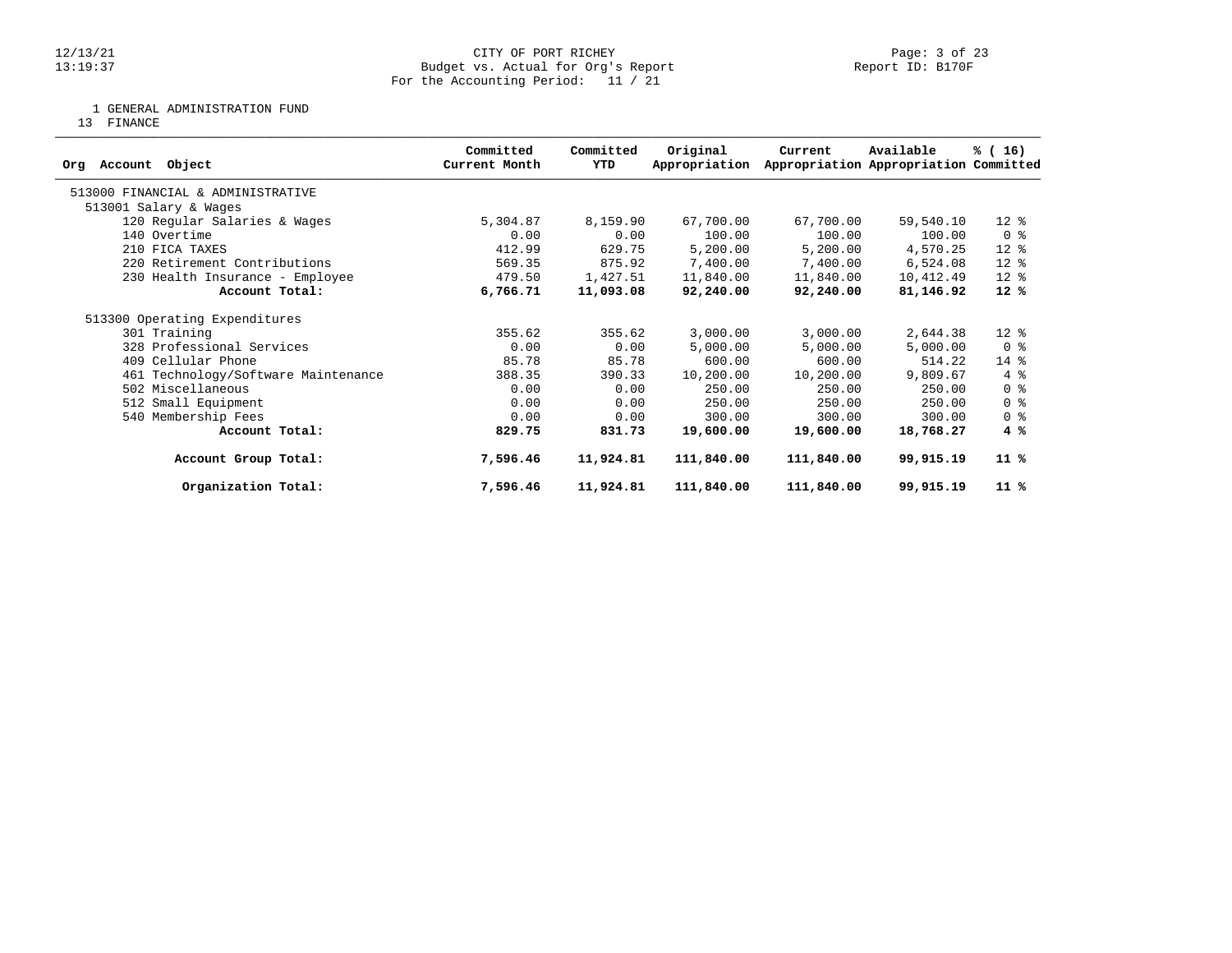12/13/21 CITY OF PORT RICHEY Page: 4 of 23 13:19:37 Budget vs. Actual for Org's Report Report ID: B170F For the Accounting Period: 11 / 21

1 GENERAL ADMINISTRATION FUND

14 LEGAL

| Obiect<br>Account<br>Orq                      | Committed<br>Current Month | Committed<br>YTD | Original<br>Appropriation | Current   | Available<br>Appropriation Appropriation Committed | $\frac{1}{6}$ (16) |  |
|-----------------------------------------------|----------------------------|------------------|---------------------------|-----------|----------------------------------------------------|--------------------|--|
| 514000 LEGAL<br>514300 Operating Expenditures |                            |                  |                           |           |                                                    |                    |  |
| 319 City Attorney                             | 0.00                       | 1,502.00         | 23,000.00                 | 23,000.00 | 21,498.00                                          | 7 %                |  |
| Account Total:                                | 0.00                       | 1,502.00         | 23,000.00                 | 23,000,00 | 21,498.00                                          | 7 %                |  |
| Account Group Total:                          | 0.00                       | 1,502.00         | 23,000.00                 | 23,000,00 | 21,498.00                                          | 7 %                |  |
| Organization Total:                           | 0.00                       | 1,502.00         | 23,000.00                 | 23,000,00 | 21,498.00                                          | 7 %                |  |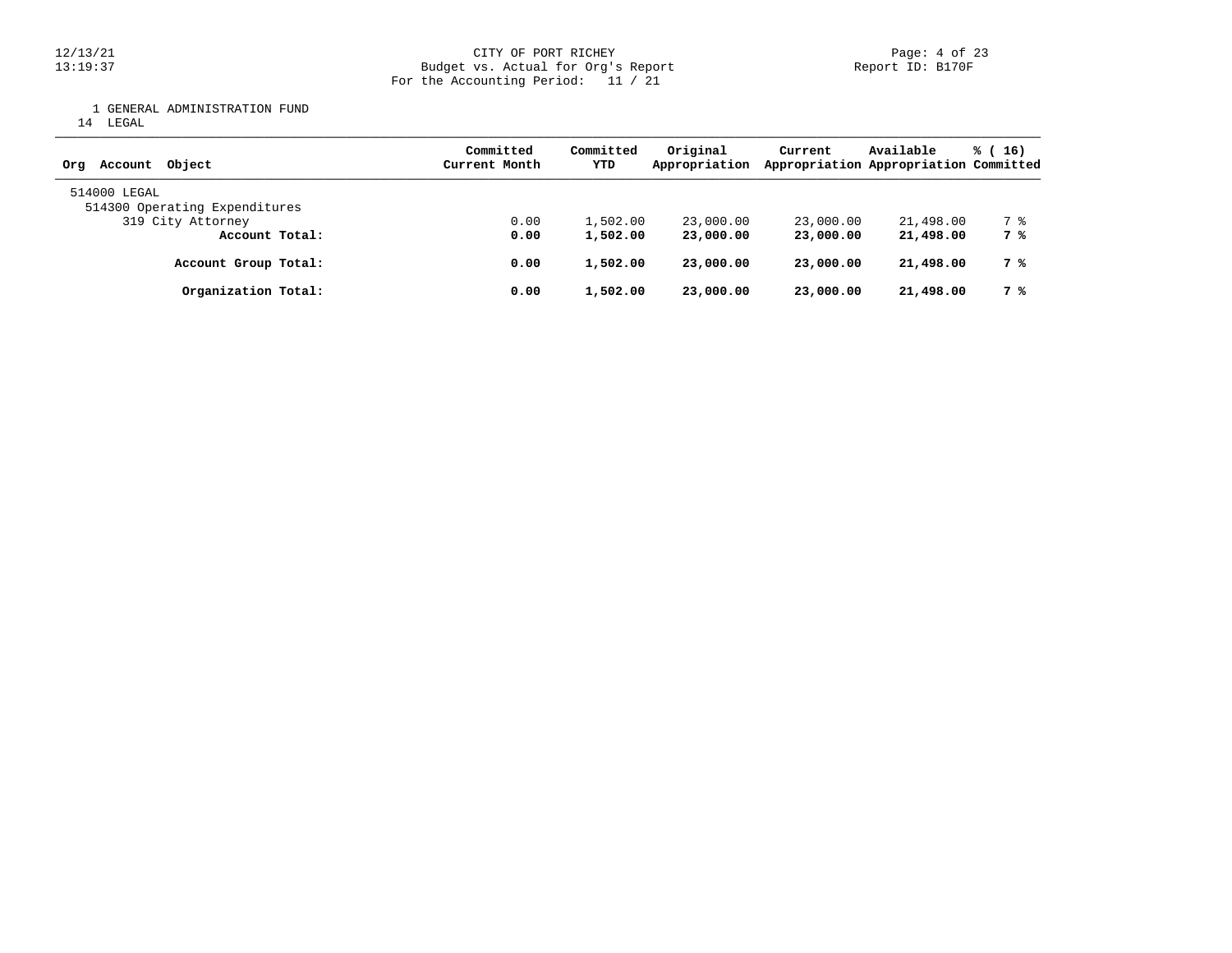1 GENERAL ADMINISTRATION FUND

16 INFORMATION TECHNOLOGY

| Committed<br>Current Month | Committed<br>YTD | Original<br>Appropriation | Current                                                                                                                    | Available     | % (16)                                                                                                                                                                        |
|----------------------------|------------------|---------------------------|----------------------------------------------------------------------------------------------------------------------------|---------------|-------------------------------------------------------------------------------------------------------------------------------------------------------------------------------|
|                            |                  |                           |                                                                                                                            |               |                                                                                                                                                                               |
|                            |                  |                           |                                                                                                                            |               |                                                                                                                                                                               |
| 1,462.68                   |                  | 19,095.00                 |                                                                                                                            | 16,959.12     | 11 <sup>°</sup>                                                                                                                                                               |
| 111.87                     |                  | 1,465.00                  |                                                                                                                            | 1,301.64      | $11*$                                                                                                                                                                         |
| 1,574.55                   |                  | 20,560.00                 |                                                                                                                            | 18,260.76     | 11 %                                                                                                                                                                          |
|                            |                  |                           |                                                                                                                            |               |                                                                                                                                                                               |
| 6,271.87                   |                  | 80,000.00                 |                                                                                                                            | 67,958.80     | 15 <sup>8</sup>                                                                                                                                                               |
| 0.00                       |                  | 600.00                    |                                                                                                                            | 600.00        | 0 <sup>8</sup>                                                                                                                                                                |
| 193.68                     |                  | 1,000.00                  |                                                                                                                            | $-2, 393, 68$ | $339$ $%$                                                                                                                                                                     |
| 0.00                       |                  | 200.00                    |                                                                                                                            | 200.00        | 0 %                                                                                                                                                                           |
| 1,489.31                   |                  | 5,000.00                  |                                                                                                                            | 3,510.69      | $30*$                                                                                                                                                                         |
| 7,954.86                   |                  | 86,800.00                 |                                                                                                                            | 69,875.81     | 19 %                                                                                                                                                                          |
| 9,529.41                   |                  | 107,360.00                |                                                                                                                            | 88,136.57     | 18 %                                                                                                                                                                          |
| 9,529.41                   |                  | 107,360.00                |                                                                                                                            | 88,136.57     | 18 %                                                                                                                                                                          |
|                            |                  |                           | 2,135.88<br>163.36<br>2,299.24<br>12,041.20<br>0.00<br>3,393.68<br>0.00<br>1,489.31<br>16,924.19<br>19,223.43<br>19,223.43 |               | Appropriation Appropriation Committed<br>19,095.00<br>1,465.00<br>20,560.00<br>80,000,00<br>600.00<br>1,000.00<br>200.00<br>5,000.00<br>86,800.00<br>107,360.00<br>107,360.00 |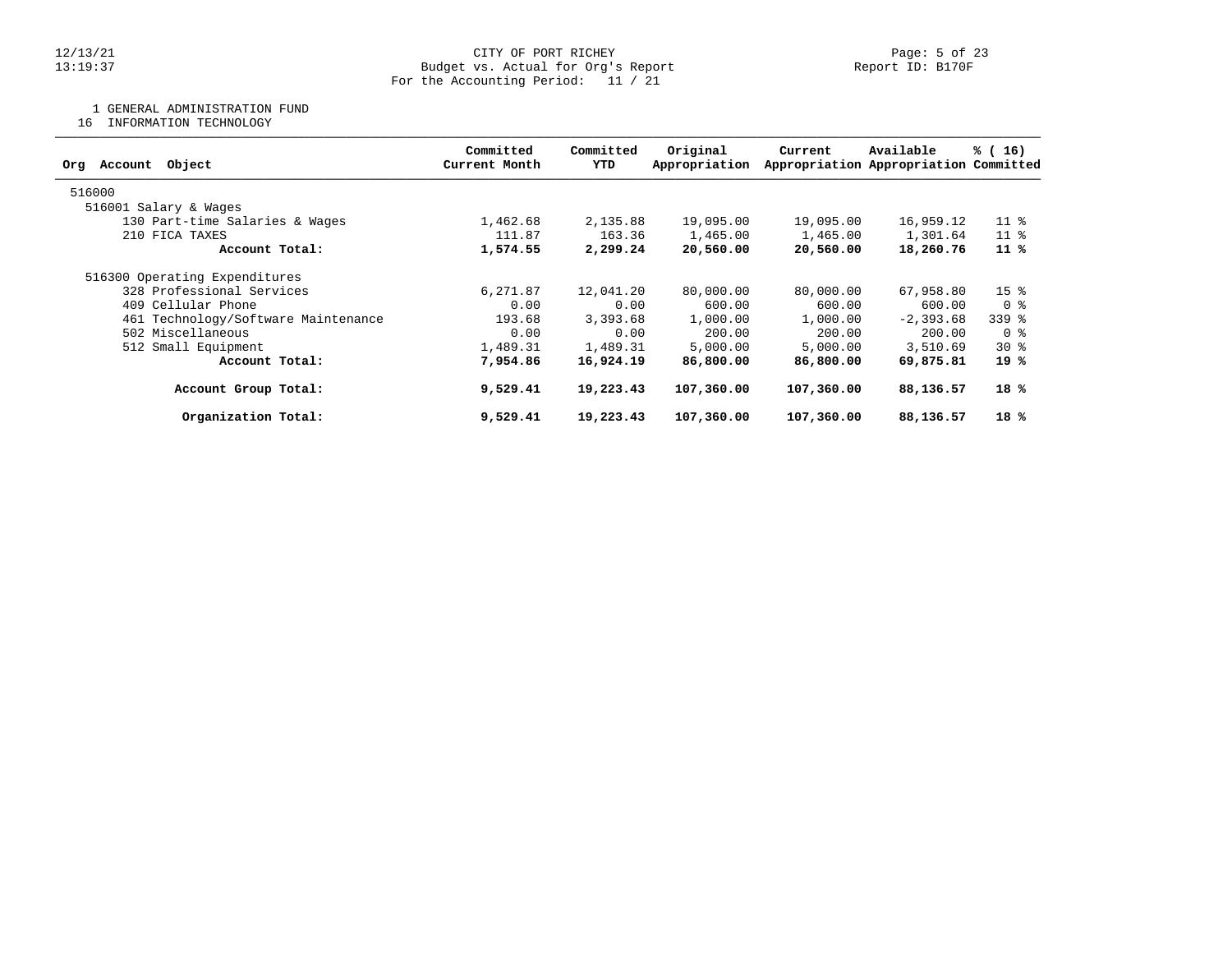### 12/13/21 CITY OF PORT RICHEY Page: 6 of 23 13:19:37 Budget vs. Actual for Org's Report Report ID: B170F For the Accounting Period: 11 / 21

1 GENERAL ADMINISTRATION FUND

19 GENERAL GOVERNMENT

| Org Account Object                         | Committed<br>Current Month | Committed<br>YTD | Original<br>Appropriation | Current    | Available<br>Appropriation Appropriation Committed | % (16)          |
|--------------------------------------------|----------------------------|------------------|---------------------------|------------|----------------------------------------------------|-----------------|
| 519000 NON-DEPARTMENTAL                    |                            |                  |                           |            |                                                    |                 |
| 519300 Operating Expenditures              |                            |                  |                           |            |                                                    |                 |
| 240 Workmen's Compensation                 | 0.00                       | 36,663.00        | 155,200.00                | 155,200.00 | 118,537.00                                         | $24$ %          |
| 313 Codification of City Code - Printing & | 0.00                       | 1,295.00         | 5,000.00                  | 5,000.00   | 3,705.00                                           | $26$ %          |
| 320 Audits                                 | 0.00                       | 0.00             | 28,000.00                 | 28,000.00  | 28,000.00                                          | 0 <sup>8</sup>  |
| 328 Professional Services                  | 181.50                     | 1,097.50         | 3,500.00                  | 3,500.00   | 2,402.50                                           | $31$ %          |
| 331 Red Light Camera Service Fees          | 21,741.40                  | 42,899.91        | 245,000.00                | 245,000.00 | 202,100.09                                         | 18 %            |
| 334 State Fees Red Light Camera            | 91, 123.82                 | 91,123.82        | 612,300.00                | 612,300.00 | 521, 176. 18                                       | 15 %            |
| 343 Office Cleaning                        | 1,040.00                   | 2,080.00         | 19,000.00                 | 19,000.00  | 16,920.00                                          | $11*$           |
| 410 Telephone                              | 1,432.26                   | 2,845.70         | 18,000.00                 | 18,000.00  | 15,154.30                                          | 16 <sup>°</sup> |
| 417 Internet Service                       | 1,165.98                   | 2,331.96         | 13,000.00                 | 13,000.00  | 10,668.04                                          | 18 %            |
| 420 Postage                                | 710.62                     | 920.18           | 11,000.00                 | 11,000.00  | 10,079.82                                          | 8 %             |
| 430 Electricity                            | 2,610.89                   | 2,610.89         | 27,000.00                 | 27,000.00  | 24,389.11                                          | $10*$           |
| 432 Water Utility Expense                  | 1,686.08                   | 6,833.13         | 15,500.00                 | 15,500.00  | 8,666.87                                           | 44 %            |
| 434 Sewer Utility Expense                  | 1,211.76                   | 1,444.06         | 3,000.00                  | 3,000.00   | 1,555.94                                           | 48 %            |
| 436 Stormwater Utility Expense             | 171.76                     | 285.76           | 1,400.00                  | 1,400.00   | 1,114.24                                           | $20*$           |
| 450 Liability Insurance                    | 0.00                       | 66,105.50        | 253,500.00                | 253,500.00 | 187,394.50                                         | $26$ $%$        |
| 459 Flood Insurance                        | 0.00                       | 0.00             | 9,800.00                  | 9,800.00   | 9,800.00                                           | 0 <sup>8</sup>  |
| 460 Building Maintenance                   | 0.00                       | 0.00             | 9,000.00                  | 9,000.00   | 9,000.00                                           | 0 <sup>8</sup>  |
| 461 Technology/Software Maintenance        | 8,967.23                   | 11,284.46        | 9,000.00                  | 9,000.00   | $-2, 284.46$                                       | $125$ %         |
| 467 Equipment Maintenance                  | 179.38                     | 1,326.30         | 9,000.00                  | 9,000.00   | 7,673.70                                           | 15 <sup>8</sup> |
| 470 Printing & Binding                     | 0.00                       | 0.00             | 1,200.00                  | 1,200.00   | 1,200.00                                           | 0 <sup>8</sup>  |
| 477 Generator                              | 0.00                       | 4,184.91         | 6,000.00                  | 6,000.00   | 1,815.09                                           | 70 %            |
| 479 City Events                            | 0.00                       | 0.00             | 12,000.00                 | 12,000.00  | 12,000.00                                          | 0 <sub>8</sub>  |
| 484 Advertising                            | 0.00                       | 0.00             | 2,500.00                  | 2,500.00   | 2,500.00                                           | 0 <sub>8</sub>  |
| 502 Miscellaneous                          | 0.00                       | 1,940.68         | 8,243.00                  | 8,243.00   | 6,302.32                                           | $24$ %          |
| 510 Office Supplies                        | 795.64                     | 1,573.12         | 10,000.00                 | 10,000.00  | 8,426.88                                           | 16 <sup>°</sup> |
| 512 Small Equipment                        | 0.00                       | 0.00             | 500.00                    | 500.00     | 500.00                                             | 0 <sup>8</sup>  |
| 556 Bank Charges                           | 0.00                       | 1,484.61         | 15,000.00                 | 15,000.00  | 13,515.39                                          | $10*$           |
| Account Total:                             | 133,018.32                 | 280,330.49       | 1,502,643.00              |            | 1,502,643.00 1,222,312.51                          | $19*$           |
| Account Group Total:                       | 133,018.32                 |                  | 280,330.49 1,502,643.00   |            | 1,502,643.00 1,222,312.51                          | 19%             |
| Organization Total:                        | 133,018.32                 |                  | 280,330.49 1,502,643.00   |            | 1,502,643.00 1,222,312.51                          | 19%             |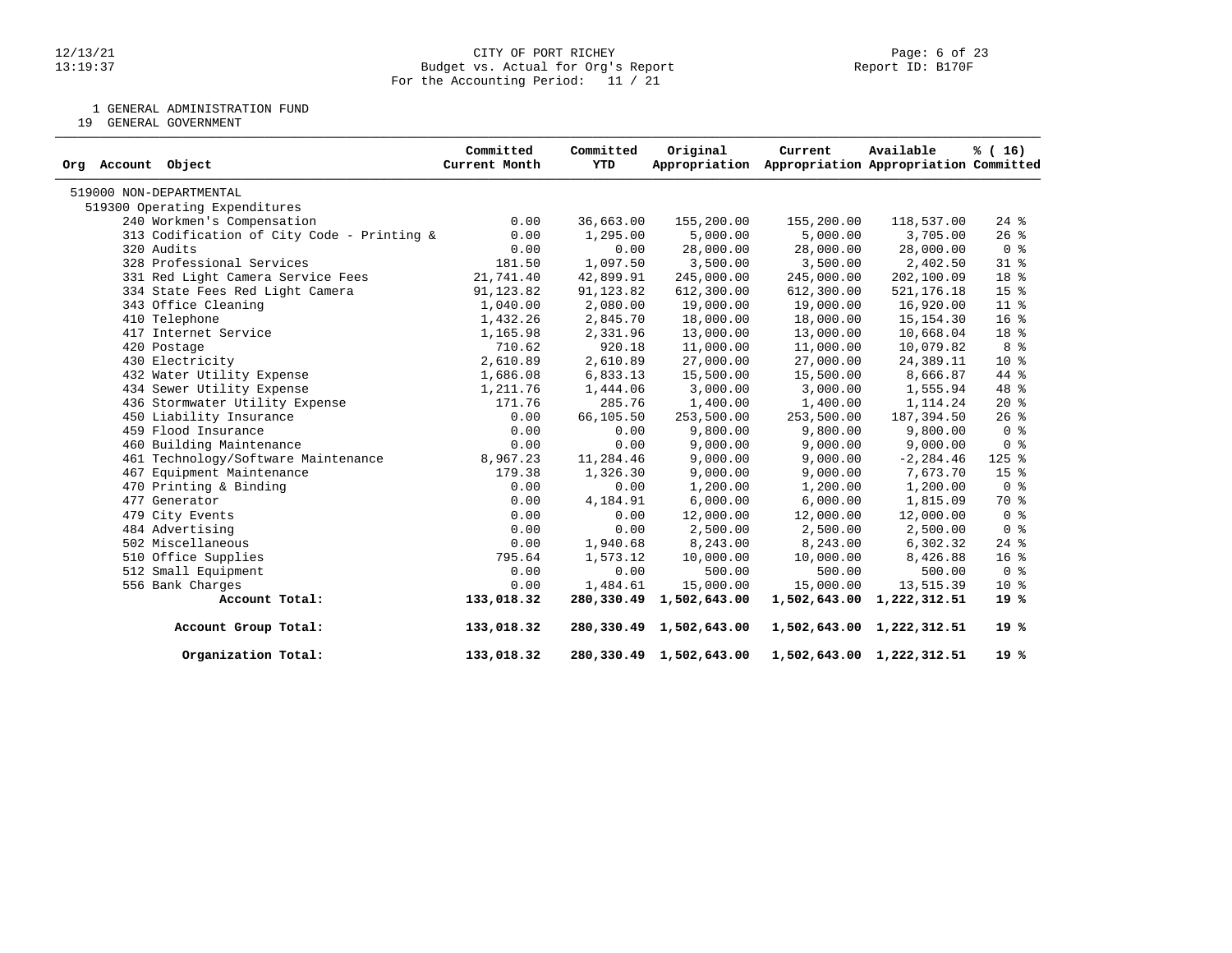### 12/13/21 CITY OF PORT RICHEY Page: 7 of 23 13:19:37 Budget vs. Actual for Org's Report Report ID: B170F For the Accounting Period: 11 / 21

1 GENERAL ADMINISTRATION FUND

20 DISPATCH DEPARTMENT

| Object<br>Account<br>Org                  | Committed<br>Current Month | Committed<br>YTD | Original<br>Appropriation | Current    | Available<br>Appropriation Appropriation Committed | % (16)         |
|-------------------------------------------|----------------------------|------------------|---------------------------|------------|----------------------------------------------------|----------------|
|                                           |                            |                  |                           |            |                                                    |                |
| 520000 PUBLIC SAFETY                      |                            |                  |                           |            |                                                    |                |
| 520001 Salaries & Wages                   |                            |                  |                           |            |                                                    |                |
| 120 Regular Salaries & Wages              | 4,923.52                   | 11,891.51        | 91,200.00                 | 96,220.40  | 84,328.89                                          | $12*$          |
| 130 Part-time Salaries & Wages            | 0.00                       | 0.00             | 21,000.00                 | 21,000.00  | 21,000.00                                          | 0 <sup>8</sup> |
| 140 Overtime                              | 650.58                     | 1,384.24         | 4,339.00                  | 4,339.00   | 2,954.76                                           | $32$ $%$       |
| 160 Holiday Pay                           | 169.27                     | 169.27           | 5,600.00                  | 5,600.00   | 5,430.73                                           | 3 <sup>8</sup> |
| 210 FICA TAXES                            | 439.33                     | 1,149.94         | 8,500.00                  | 8,884.00   | 7,734.06                                           | $13*$          |
| 220 Retirement Contributions              | 621.45                     | 1,627.89         | 11,000.00                 | 11,543.20  | 9,915.31                                           | $14*$          |
| 230 Health Insurance - Employee           | 607.36                     | 947.72           | 28,900.00                 | 28,900.00  | 27,952.28                                          | 3 <sup>8</sup> |
| Account Total:                            | 7,411.51                   | 17,170.57        | 170,539.00                | 176,486.60 | 159,316.03                                         | $10*$          |
| 520300 Operating Expenditures             |                            |                  |                           |            |                                                    |                |
| 301 Training                              | 0.00                       | 0.00             | 1,500.00                  | 1,500.00   | 1,500.00                                           | 0 <sup>8</sup> |
| 315 Physical Exams                        | 0.00                       | 0.00             | 350.00                    | 350.00     | 350.00                                             | 0 <sup>8</sup> |
| 412 Radio Maintenance                     | 0.00                       | 0.00             | 1,000.00                  | 1,000.00   | 1,000.00                                           | 0 <sup>8</sup> |
| 460 Building Maintenance                  | 0.00                       | 0.00             | 500.00                    | 500.00     | 500.00                                             | 0 <sup>8</sup> |
| 502 Miscellaneous                         | 7.12                       | 7.12             | 500.00                    | 500.00     | 492.88                                             | 1 <sup>°</sup> |
| 512 Small Equipment                       | 0.00                       | 0.00             | 500.00                    | 500.00     | 500.00                                             | 0 <sup>8</sup> |
| 525 Uniform Allowance                     | 0.00                       | 0.00             | 1,000.00                  | 1,000.00   | 1,000.00                                           | 0 <sup>8</sup> |
| 526 Uniform Maintenance Allowance Per PBA | 0.00                       | 1,600.00         | 2,000.00                  | 2,000.00   | 400.00                                             | $80*$          |
| Account Total:                            | 7.12                       | 1,607.12         | 7,350.00                  | 7,350.00   | 5,742.88                                           | 22%            |
| Account Group Total:                      | 7,418.63                   | 18,777.69        | 177,889.00                | 183,836.60 | 165,058.91                                         | $10*$          |
| Organization Total:                       | 7,418.63                   | 18,777.69        | 177,889.00                | 183,836.60 | 165,058.91                                         | $10*$          |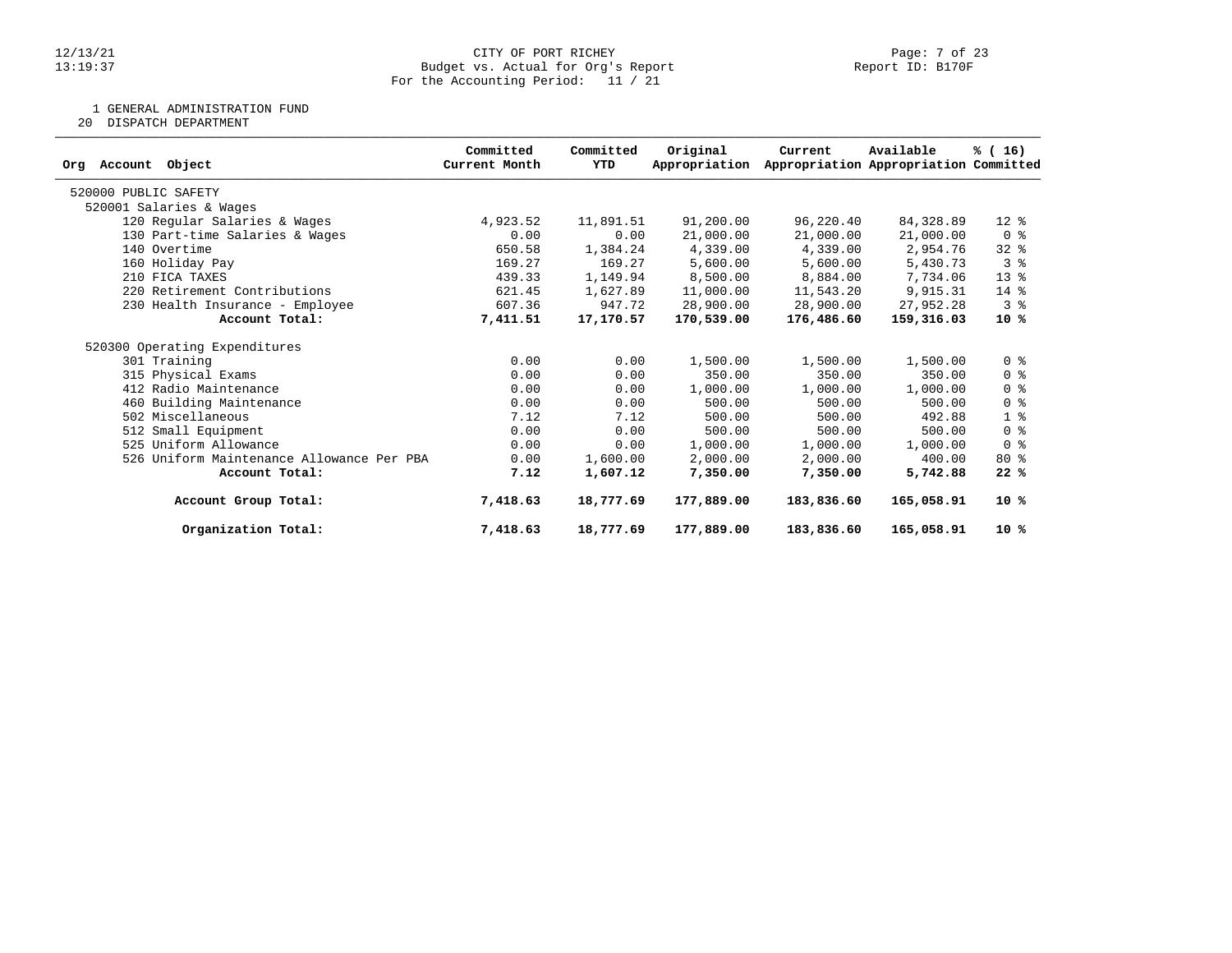### 12/13/21 CITY OF PORT RICHEY Page: 8 of 23 13:19:37 Budget vs. Actual for Org's Report Report ID: B170F For the Accounting Period: 11 / 21

1 GENERAL ADMINISTRATION FUND

21 POLICE DEPARTMENT

| Org Account Object                        | Committed<br>Current Month | Committed<br>YTD | Original                     | Current<br>Appropriation Appropriation Appropriation Committed | Available                 | % (16)          |
|-------------------------------------------|----------------------------|------------------|------------------------------|----------------------------------------------------------------|---------------------------|-----------------|
| 521000 LAW ENFORCEMENT                    |                            |                  |                              |                                                                |                           |                 |
| 521001 Salaries & Wages                   |                            |                  |                              |                                                                |                           |                 |
| 120 Regular Salaries & Wages              | 60,357.70                  | 90,369.20        | 964,500.00                   | 959,479.60                                                     | 869,110.40                | 9%              |
| 140 Overtime                              | $-1, 433.23$               | 2,181.27         | 10,000.00                    | 10,000.00                                                      | 7,818.73                  | $22$ $%$        |
| 156 Police Subsidy                        | 833.14                     | 833.14           | 8,400.00                     | 8,400.00                                                       | 7,566.86                  | 10 <sup>°</sup> |
| 160 Holiday Pay                           | 794.21                     | 794.21           | 63,000.00                    | 63,000.00                                                      | 62,205.79                 | 1 <sup>8</sup>  |
| 210 FICA TAXES                            | 4,812.13                   | 7,855.15         | 80,100.00                    | 79,716.00                                                      | 71,860.85                 | 10 %            |
| 220 Retirement Contributions              | 15,942.88                  | 26,124.00        | 232,500.00                   | 231,956.80                                                     | 205,832.80                | $11*$           |
| 230 Health Insurance - Employee           | 17,472.82                  | 34,945.64        | 217,600.00                   | 217,600.00                                                     | 182,654.36                | 16 <sup>8</sup> |
| 820 Johnny Cash Donation Per PBA          | 101.67                     | 144.60           | 2,000.00                     | 2,000.00                                                       | 1,855.40                  | 7 %             |
| Account Total:                            | 98,881.32                  |                  | 163, 247. 21 1, 578, 100. 00 |                                                                | 1,572,152.40 1,408,905.19 | $10*$           |
| 521300 Operating Expenditures             |                            |                  |                              |                                                                |                           |                 |
| 301 Training                              | 3,290.50                   | 3,370.50         | 10,000.00                    | 10,000.00                                                      | 6,629.50                  | $34$ $%$        |
| 315 Physical Exams                        | 0.00                       | 0.00             | 1,000.00                     | 1,000.00                                                       | 1,000.00                  | 0 <sup>8</sup>  |
| 328 Professional Services                 | 0.00                       | 0.00             | 1,200.00                     | 1,200.00                                                       | 1,200.00                  | 0 <sup>8</sup>  |
| 353 Impound Lot Maintenance               | 0.00                       | 0.00             | 1,000.00                     | 1,000.00                                                       | 1,000.00                  | 0 <sup>8</sup>  |
| 409 Cellular Phone                        | 1,730.23                   | 1,730.23         | 12,900.00                    | 12,900.00                                                      | 11,169.77                 | 13 <sup>°</sup> |
| 460 Building Maintenance                  | 479.04                     | 479.04           | 3,500.00                     | 3,500.00                                                       | 3,020.96                  | 14 %            |
| 461 Technology/Software Maintenance       | 471.36                     | 1,267.36         | 15,000.00                    | 15,000.00                                                      | 13,732.64                 | 8 %             |
| 465 Vehicle Expense                       | 268.18                     | 545.93           | 21,250.00                    | 21,250.00                                                      | 20,704.07                 | 3 <sup>8</sup>  |
| 470 Printing & Binding                    | 28.99                      | 28.99            | 400.00                       | 400.00                                                         | 371.01                    | 7 %             |
| 471 Police Boat Maintenance               | 388.17                     | 1,298.17         | 0.00                         | 0.00                                                           | $-1, 298.17$              | $***$ $%$       |
| 502 Miscellaneous                         | 0.00                       | 73.17            | 2,000.00                     | 2,000.00                                                       | 1,926.83                  | 4%              |
| 504 Evidence Supplies                     | 0.00                       | 0.00             | 2,500.00                     | 2,500.00                                                       | 2,500.00                  | 0 <sup>8</sup>  |
| 512 Small Equipment                       | 263.55                     | 263.55           | 7,000.00                     | 7,000.00                                                       | 6,736.45                  | 4%              |
| 514 Safety Equipment                      | 0.00                       | 0.00             | 1,500.00                     | 1,500.00                                                       | 1,500.00                  | 0 <sup>8</sup>  |
| 518 Supplies for Boat                     | 0.00                       | 0.00             | 1,000.00                     | 1,000.00                                                       | 1,000.00                  | 0 <sup>8</sup>  |
| 520 Fuel Expense                          | 0.00                       | 0.00             | 40,000.00                    | 40,000.00                                                      | 40,000.00                 | 0 <sup>8</sup>  |
| 525 Uniform Allowance                     | 1,855.50                   | 1,969.50         | 7,000.00                     | 7,000.00                                                       | 5,030.50                  | $28$ $%$        |
| 526 Uniform Maintenance Allowance Per PBA | 500.00                     | 7,000.00         | 7,500.00                     | 7,500.00                                                       | 500.00                    | $93$ $%$        |
| 537 Weapons Equip/Supplies                | 0.00                       | 0.00             | 2,000.00                     | 2,000.00                                                       | 2,000.00                  | 0 <sup>8</sup>  |
| 540 Membership Fees                       | 0.00                       | 405.00           | 800.00                       | 800.00                                                         | 395.00                    | $51$ %          |
| 820 Johnny Cash Donation Per PBA          | 0.14                       | 9.79             | 0.00                         | 0.00                                                           | $-9.79$                   | $***$ 8         |
| Account Total:                            | 9,275.66                   | 18,441.23        | 137,550.00                   | 137,550.00                                                     | 119,108.77                | $13*$           |
| Account Group Total:                      | 108,156.98                 |                  | 181,688.44 1,715,650.00      |                                                                | 1,709,702.40 1,528,013.96 | $11*$           |
| Organization Total:                       | 108,156.98                 |                  | 181,688.44 1,715,650.00      |                                                                | 1,709,702.40 1,528,013.96 | 11 %            |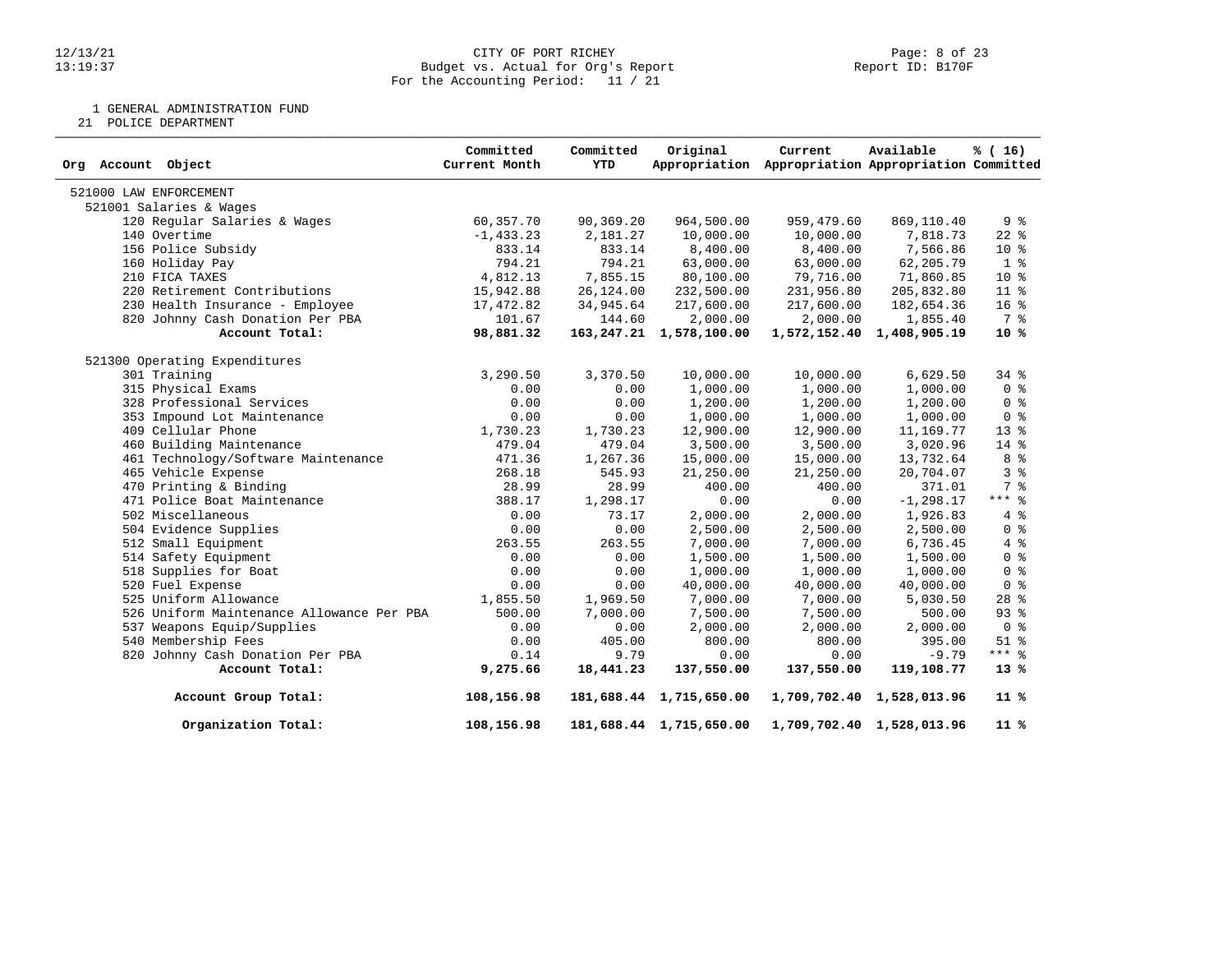### 12/13/21 CITY OF PORT RICHEY Page: 9 of 23 13:19:37 Budget vs. Actual for Org's Report Report ID: B170F For the Accounting Period: 11 / 21

1 GENERAL ADMINISTRATION FUND

22 FIRE DEPARTMENT

| Org Account Object                  | Committed<br>Current Month | Committed<br><b>YTD</b> | Original   | Current<br>Appropriation Appropriation Appropriation Committed | Available  | % (16)         |
|-------------------------------------|----------------------------|-------------------------|------------|----------------------------------------------------------------|------------|----------------|
| 522000 FIRE CONTROL                 |                            |                         |            |                                                                |            |                |
| 522001 Salaries & Wages             |                            |                         |            |                                                                |            |                |
| 120 Regular Salaries & Wages        | 26,449.89                  | 38,802.06               | 323,600.00 | 323,600.00                                                     | 284,797.94 | $12*$          |
| 130 Part-time Salaries & Wages      | 4,267.94                   | 4,871.51                | 20,000.00  | 20,000.00                                                      | 15,128.49  | $24$ %         |
| 140 Overtime                        | 1,006.59                   | 1,006.59                | 11,000.00  | 11,000.00                                                      | 9,993.41   | 9%             |
| 150 Incentive Pay                   | 1,075.51                   | 1,510.13                | 13,000.00  | 13,000.00                                                      | 11,489.87  | $12*$          |
| 151 Compensated Volunteers          | 0.00                       | 0.00                    | 6,000.00   | 6,000.00                                                       | 6,000.00   | 0 <sup>8</sup> |
| 154 Fire Subsidy                    | 250.00                     | 250.00                  | 3,000.00   | 3,000.00                                                       | 2,750.00   | 8 %            |
| 160 Holiday Pay                     | 1,115.41                   | 1,115.41                | 13,500.00  | 13,500.00                                                      | 12,384.59  | 8 %            |
| 210 FICA TAXES                      | 2,577.50                   | 3,577.32                | 29,385.00  | 29,385.00                                                      | 25,807.68  | $12$ %         |
| 220 Retirement Contributions        | 6,957.32                   | 9,987.18                | 92,640.00  | 92,640.00                                                      | 82,652.82  | $11*$          |
| 230 Health Insurance - Employee     | 5,564.16                   | 11,307.50               | 84,860.00  | 84,860.00                                                      | 73,552.50  | $13*$          |
| Account Total:                      | 49,264.32                  | 72,427.70               | 596,985.00 | 596,985.00                                                     | 524,557.30 | $12*$          |
| 522300 Operating Expenditures       |                            |                         |            |                                                                |            |                |
| 301 Training                        | 0.00                       | 0.00                    | 6,030.00   | 6,030.00                                                       | 6,030.00   | 0 <sup>8</sup> |
| 302 Training Library                | 0.00                       | 0.00                    | 300.00     | 300.00                                                         | 300.00     | 0 <sup>8</sup> |
| 303 Tuition Reimbursement           | 0.00                       | 0.00                    | 3,000.00   | 3,000.00                                                       | 3,000.00   | 0 <sup>8</sup> |
| 305 Medical Director                | 0.00                       | 0.00                    | 1,200.00   | 1,200.00                                                       | 1,200.00   | 0 <sup>8</sup> |
| 314 Drug Screening                  | 42.00                      | 42.00                   | 100.00     | 100.00                                                         | 58.00      | 42 %           |
| 315 Physical Exams                  | 0.00                       | 84.00                   | 6,400.00   | 6,400.00                                                       | 6,316.00   | 1 <sup>8</sup> |
| 409 Cellular Phone                  | 242.94                     | 242.94                  | 4,200.00   | 4,200.00                                                       | 3,957.06   | 6 <sup>°</sup> |
| 412 Radio Maintenance               | 241.00                     | 241.00                  | 900.00     | 900.00                                                         | 659.00     | $27$ $%$       |
| 417 Internet Service                | 0.00                       | 0.00                    | 2,100.00   | 2,100.00                                                       | 2,100.00   | 0 <sup>8</sup> |
| 428 Medical Equipment               | 137.76                     | 137.76                  | 4,000.00   | 4,000.00                                                       | 3,862.24   | 3 <sup>8</sup> |
| 430 Electricity                     | 508.77                     | 508.77                  |            |                                                                |            | 8 %            |
|                                     |                            |                         | 6,500.00   | 6,500.00                                                       | 5,991.23   | 19 %           |
| 432 Water Utility Expense           | 125.07                     | 282.40                  | 1,500.00   | 1,500.00                                                       | 1,217.60   |                |
| 434 Sewer Utility Expense           | 37.38                      | 103.45                  | 700.00     | 700.00                                                         | 596.55     | 15 %           |
| 436 Stormwater Utility Expense      | 37.38                      | 61.38                   | 300.00     | 300.00                                                         | 238.62     | $20*$          |
| 460 Building Maintenance            | 368.66                     | 569.22                  | 6,000.00   | 6,000.00                                                       | 5,430.78   | 9%             |
| 461 Technology/Software Maintenance | 106.89                     | 902.89                  | 9,000.00   | 9,000.00                                                       | 8,097.11   | $10*$          |
| 465 Vehicle Expense                 | 19.98                      | 1,130.26                | 25,000.00  | 25,000.00                                                      | 23,869.74  | 5 <sup>°</sup> |
| 467 Equipment Maintenance           | 0.00                       | 1,237.03                | 7,000.00   | 7,000.00                                                       | 5,762.97   | 18 %           |
| 470 Printing & Binding              | 0.00                       | 0.00                    | 300.00     | 300.00                                                         | 300.00     | 0 <sup>8</sup> |
| 502 Miscellaneous                   | 24.00                      | 24.00                   | 500.00     | 500.00                                                         | 476.00     | 5 <sup>8</sup> |
| 512 Small Equipment                 | 55.96                      | 55.96                   | 2,000.00   | 2,000.00                                                       | 1,944.04   | 3%             |
| 513 Station Supplies                | 42.09                      | 298.88                  | 2,656.00   | 2,656.00                                                       | 2,357.12   | 11 %           |
| 514 Safety Equipment                | 0.00                       | 0.00                    | 2,000.00   | 2,000.00                                                       | 2,000.00   | 0 <sup>8</sup> |
| 520 Fuel Expense                    | 0.00                       | 0.00                    | 9,928.00   | 9,928.00                                                       | 9,928.00   | 0 <sup>8</sup> |
| 525 Uniform Allowance               | 0.00                       | 126.00                  | 9,762.00   | 9,762.00                                                       | 9,636.00   | 1 <sup>8</sup> |
| 540 Membership Fees                 | 0.00                       | 0.00                    | 4,400.00   | 4,400.00                                                       | 4,400.00   | 0 <sup>8</sup> |
| Account Total:                      | 1,989.88                   | 6,047.94                | 115,776.00 | 115,776.00                                                     | 109,728.06 | 5 %            |
| Account Group Total:                | 51,254.20                  | 78,475.64               | 712,761.00 | 712,761.00                                                     | 634,285.36 | $11*$          |
| Organization Total:                 | 51,254.20                  | 78,475.64               | 712,761.00 | 712,761.00                                                     | 634,285.36 | 11 %           |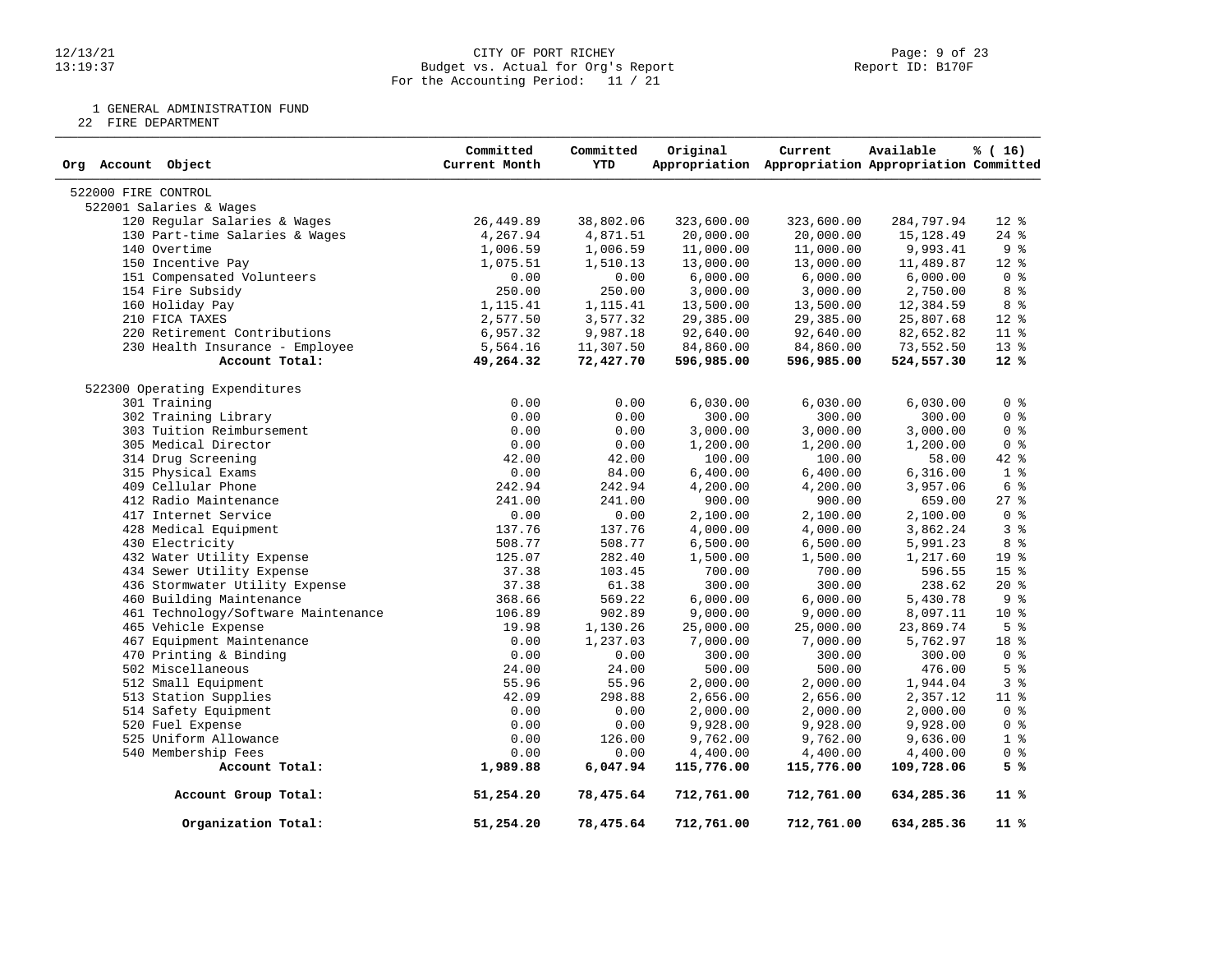### 12/13/21 CITY OF PORT RICHEY Page: 10 of 23 13:19:37 Budget vs. Actual for Org's Report Report ID: B170F For the Accounting Period: 11 / 21

1 GENERAL ADMINISTRATION FUND

24 BUILDING DEPARTMENT

| Object<br>Account<br>Org            | Committed<br>Current Month | Committed<br>YTD | Original<br>Appropriation | Current    | Available<br>Appropriation Appropriation Committed | % (16)                             |
|-------------------------------------|----------------------------|------------------|---------------------------|------------|----------------------------------------------------|------------------------------------|
| 524000 PROTECTIVE INSPECTIONS       |                            |                  |                           |            |                                                    |                                    |
| 524001 Salaries & Wages             |                            |                  |                           |            |                                                    |                                    |
| 120 Regular Salaries & Wages        | 10, 111.32                 | 13,758.05        | 115,590.00                | 115,590.00 | 101,831.95                                         | $12*$                              |
| 140 Overtime                        | 92.40                      | 92.40            | 500.00                    | 500.00     | 407.60                                             | 18 <sup>8</sup>                    |
| 210 FICA TAXES                      | 768.74                     | 1,043.15         | 8,850.00                  | 8,850.00   | 7,806.85                                           | $12*$                              |
| 220 Retirement Contributions        | 1,526.32                   | 1,965.11         | 15,450.00                 | 15,450.00  | 13,484.89                                          | $13*$                              |
| 230 Health Insurance - Employee     | 221.17                     | 2,014.75         | 27,790.00                 | 27,790.00  | 25,775.25                                          | 7 %                                |
| Account Total:                      | 12,719.95                  | 18,873.46        | 168,180.00                | 168,180.00 | 149,306.54                                         | $11*$                              |
| 524300 Operating Expenditures       |                            |                  |                           |            |                                                    |                                    |
| 301 Training                        | 155.00                     | 155.00           | 5,000.00                  | 5,000.00   | 4,845.00                                           | 3%                                 |
| 328 Professional Services           | 4,426.50                   | 4,426.50         | 90,000.00                 | 90,000.00  | 85,573.50                                          | 5 <sup>8</sup>                     |
| 409 Cellular Phone                  | 40.39                      | 40.39            | 1,300.00                  | 1,300.00   | 1,259.61                                           | 3 <sup>8</sup>                     |
| 461 Technology/Software Maintenance | 597.18                     | 597.18           | 6,850.00                  | 6,850.00   | 6,252.82                                           | 9 <sup>°</sup>                     |
| 465 Vehicle Expense                 | 0.00                       | 0.00             | 1,600.00                  | 1,600.00   | 1,600.00                                           | 0 <sup>8</sup>                     |
| 502 Miscellaneous                   | 114.00                     | 251.78           | 2,500.00                  | 2,500.00   | 2,248.22                                           | $10*$                              |
| 512 Small Equipment                 | 0.00                       | 0.00             | 5,200.00                  | 5,200.00   | 5,200.00                                           | 0 <sup>8</sup>                     |
| 520 Fuel Expense                    | 0.00                       | 0.00             | 1,900.00                  | 1,900.00   | 1,900.00                                           | 0 <sup>8</sup>                     |
| 525 Uniform Allowance               | 0.00                       | 0.00             | 500.00                    | 500.00     | 500.00                                             | 0 <sup>8</sup>                     |
| 540 Membership Fees                 | 0.00                       | 0.00             | 900.00                    | 900.00     | 900.00                                             | $0 \text{ }$ $\text{ }$ $\text{ }$ |
| 541 Code Books & Publications       | 0.00                       | 0.00             | 500.00                    | 500.00     | 500.00                                             | 0 <sup>8</sup>                     |
| Account Total:                      | 5,333.07                   | 5,470.85         | 116,250.00                | 116,250.00 | 110,779.15                                         | 5 %                                |
| Account Group Total:                | 18,053.02                  | 24,344.31        | 284,430.00                | 284,430.00 | 260,085.69                                         | 9 %                                |
| Organization Total:                 | 18,053.02                  | 24,344.31        | 284,430.00                | 284,430.00 | 260,085.69                                         | 9 %                                |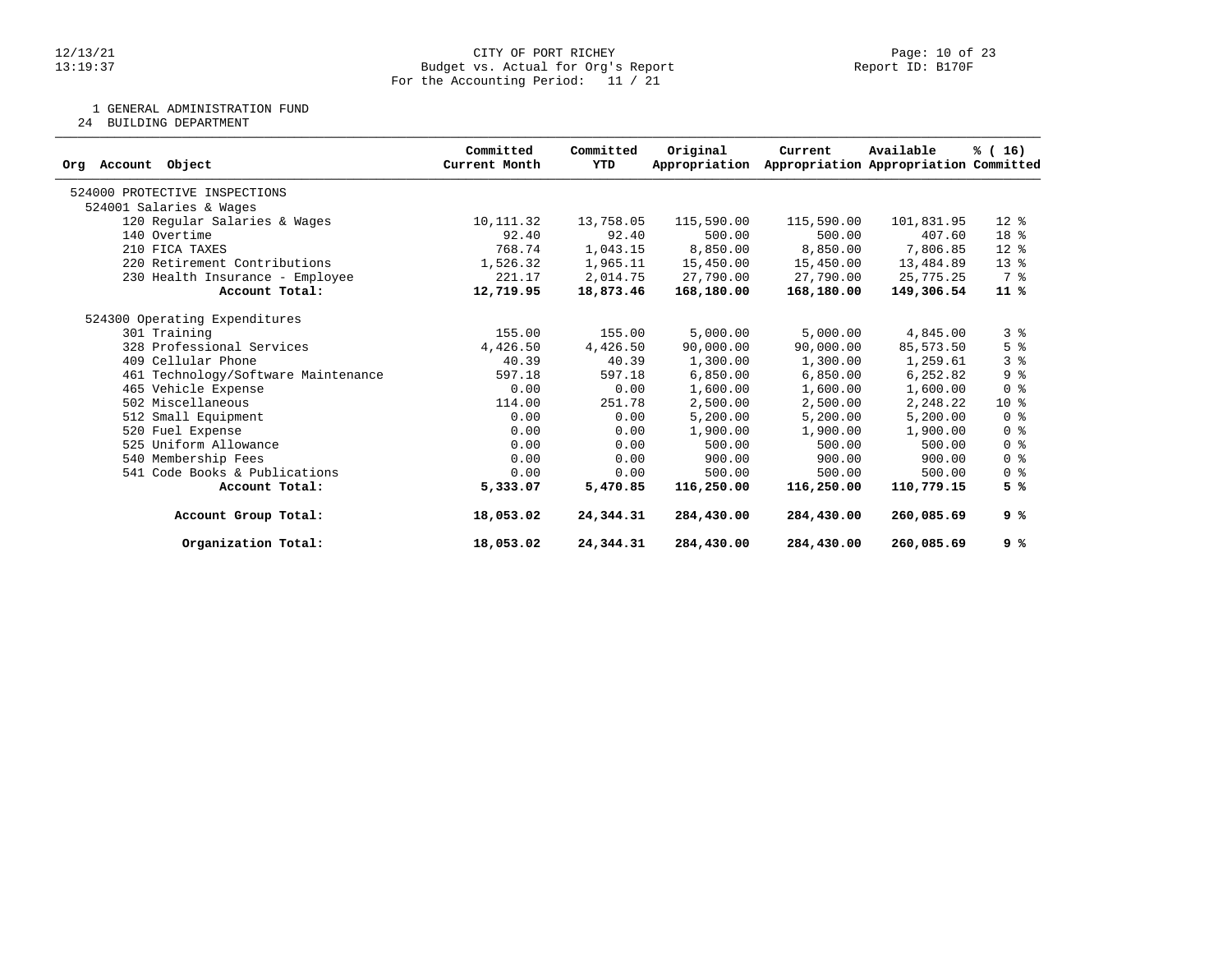### 12/13/21 CITY OF PORT RICHEY Page: 11 of 23 13:19:37 Budget vs. Actual for Org's Report Report ID: B170F For the Accounting Period: 11 / 21

1 GENERAL ADMINISTRATION FUND

25 CODE ENFORCEMENT

|                                     | Committed     | Committed | Original      | Current   | Available                             | % (16)          |
|-------------------------------------|---------------|-----------|---------------|-----------|---------------------------------------|-----------------|
| Object<br>Account<br>Org            | Current Month | YTD       | Appropriation |           | Appropriation Appropriation Committed |                 |
| 525000                              |               |           |               |           |                                       |                 |
| 525001 Salaries & Wages             |               |           |               |           |                                       |                 |
| 120 Regular Salaries & Wages        | 2,800.00      | 4,200.00  | 37,130.00     | 37,130.00 | 32,930.00                             | $11$ %          |
| 140 Overtime                        | 0.00          | 0.00      | 500.00        | 500.00    | 500.00                                | 0 <sup>8</sup>  |
| 210 FICA TAXES                      | 207.34        | 311.01    | 2,900.00      | 2,900.00  | 2,588.99                              | 11 <sup>°</sup> |
| 220 Retirement Contributions        | 302.96        | 454.44    | 4,030.00      | 4,030.00  | 3,575.56                              | 11 <sup>°</sup> |
| 230 Health Insurance - Employee     | 852.71        | 1,705.42  | 10,300.00     | 10,300.00 | 8,594.58                              | $17*$           |
| Account Total:                      | 4,163.01      | 6,670.87  | 54,860.00     | 54,860.00 | 48,189.13                             | $12*$           |
| 525300 Operating Expenditures       |               |           |               |           |                                       |                 |
| 301 Training                        | 0.00          | 0.00      | 2,500.00      | 2,500.00  | 2,500.00                              | 0 <sup>8</sup>  |
| 409 Cellular Phone                  | 45.39         | 45.39     | 985.00        | 985.00    | 939.61                                | 5 <sup>8</sup>  |
| 461 Technology/Software Maintenance | 193.68        | 193.68    | 5,000.00      | 5,000.00  | 4,806.32                              | $4\degree$      |
| 465 Vehicle Expense                 | 0.00          | 0.00      | 1,500.00      | 1,500.00  | 1,500.00                              | 0 <sup>8</sup>  |
| 512 Small Equipment                 | 0.00          | 0.00      | 300.00        | 300.00    | 300.00                                | 0 %             |
| 520 Fuel Expense                    | 0.00          | 0.00      | 1,000.00      | 1,000.00  | 1,000.00                              | 0 <sup>8</sup>  |
| 525 Uniform Allowance               | 0.00          | 0.00      | 300.00        | 300.00    | 300.00                                | 0 <sup>8</sup>  |
| 564 Mowing                          | 0.00          | 0.00      | 1,000.00      | 1,000.00  | 1,000.00                              | 0 <sup>8</sup>  |
| Account Total:                      | 239.07        | 239.07    | 12,585.00     | 12,585.00 | 12,345.93                             | 2%              |
| Account Group Total:                | 4,402.08      | 6,909.94  | 67,445.00     | 67,445.00 | 60,535.06                             | $10*$           |
| Organization Total:                 | 4,402.08      | 6,909.94  | 67,445.00     | 67,445.00 | 60,535.06                             | $10*$           |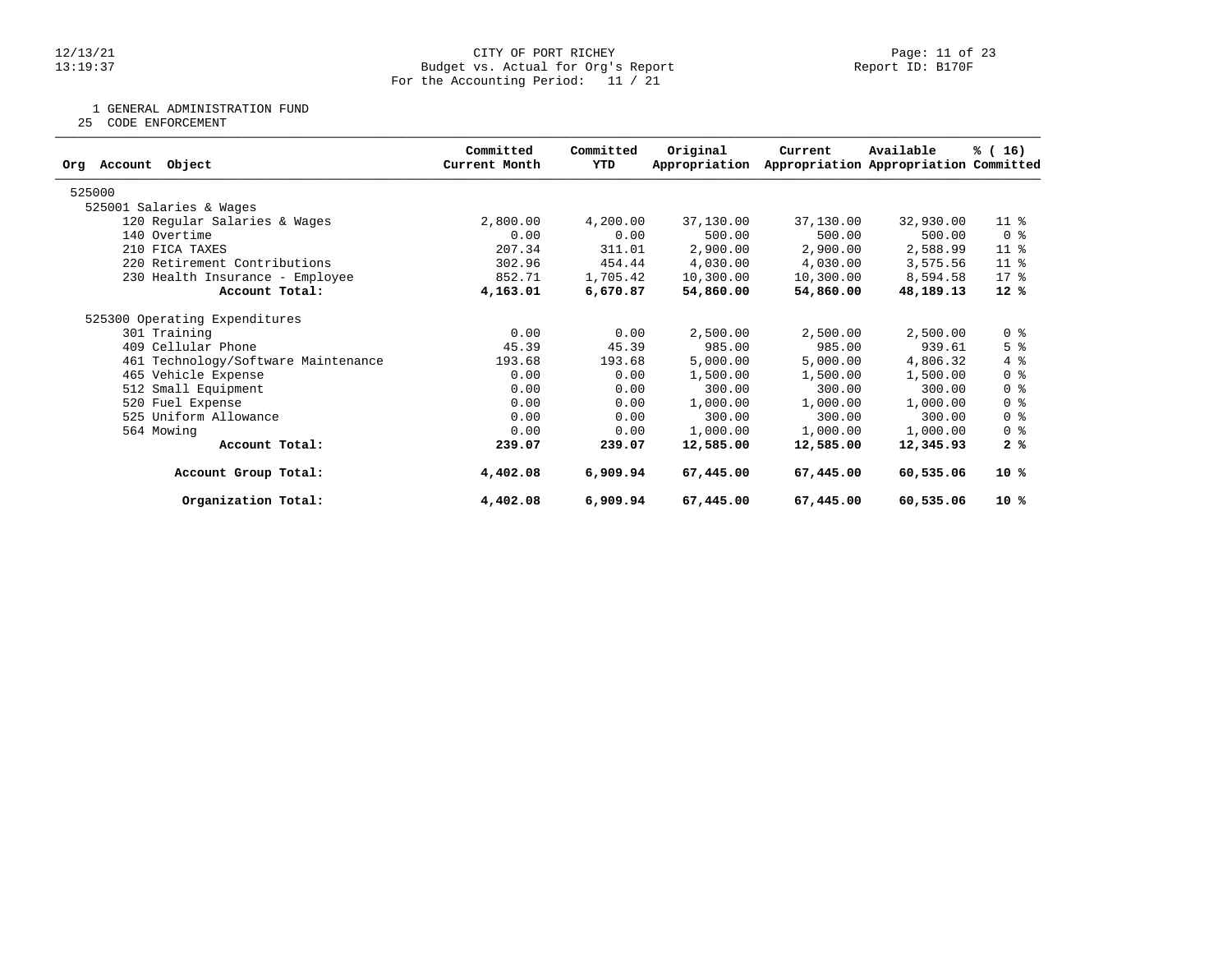### 12/13/21 CITY OF PORT RICHEY Page: 12 of 23 13:19:37 Budget vs. Actual for Org's Report Report ID: B170F For the Accounting Period: 11 / 21

1 GENERAL ADMINISTRATION FUND

26 HUMAN RESOURCES

| Object<br>Org Account               | Committed<br>Current Month | Committed<br>YTD | Original<br>Appropriation | Current   | Available<br>Appropriation Appropriation Committed | % (16)              |
|-------------------------------------|----------------------------|------------------|---------------------------|-----------|----------------------------------------------------|---------------------|
| 526000                              |                            |                  |                           |           |                                                    |                     |
| 526001 Salaries & Wages             |                            |                  |                           |           |                                                    |                     |
| 120 Regular Salaries & Wages        | 1,958.40                   | 2,937.60         | 25,500.00                 | 25,500.00 | 22,562.40                                          | $12*$               |
| 140 Overtime                        | 0.00                       | 0.00             | 100.00                    | 100.00    | 100.00                                             | 0 <sup>8</sup>      |
| 210 FICA TAXES                      | 151.86                     | 224.72           | 1,960.00                  | 1,960.00  | 1,735.28                                           | $11$ %              |
| 220 Retirement Contributions        | 211.90                     | 317.84           | 2,780.00                  | 2,780.00  | 2,462.16                                           | $11$ %              |
| 230 Health Insurance - Employee     | 422.92                     | 989.19           | 6, 200.00                 | 6, 200.00 | 5,210.81                                           | 16 <sup>8</sup>     |
| Account Total:                      | 2,745.08                   | 4,469.35         | 36,540.00                 | 36,540.00 | 32,070.65                                          | $12*$               |
| 526300 Operating Expenditures       |                            |                  |                           |           |                                                    |                     |
| 301 Training                        | 0.00                       | 0.00             | 2,000.00                  | 2,000.00  | 2,000.00                                           | 0 <sup>8</sup>      |
| 328 Professional Services           | 100.00                     | 148.00           | 500.00                    | 500.00    | 352.00                                             | $30*$               |
| 461 Technology/Software Maintenance | 746.18                     | 746.18           | 500.00                    | 500.00    | $-246.18$                                          | $149$ $\frac{6}{5}$ |
| 502 Miscellaneous                   | 89.50                      | 89.50            | 200.00                    | 200.00    | 110.50                                             | $45$ %              |
| 540 Membership Fees                 | 0.00                       | 0.00             | 300.00                    | 300.00    | 300.00                                             | 0 <sup>8</sup>      |
| Account Total:                      | 935.68                     | 983.68           | 3,500.00                  | 3,500.00  | 2,516.32                                           | 28%                 |
| Account Group Total:                | 3,680.76                   | 5,453.03         | 40,040.00                 | 40,040.00 | 34,586.97                                          | $14*$               |
| Organization Total:                 | 3,680.76                   | 5,453.03         | 40,040.00                 | 40,040.00 | 34,586.97                                          | $14*$               |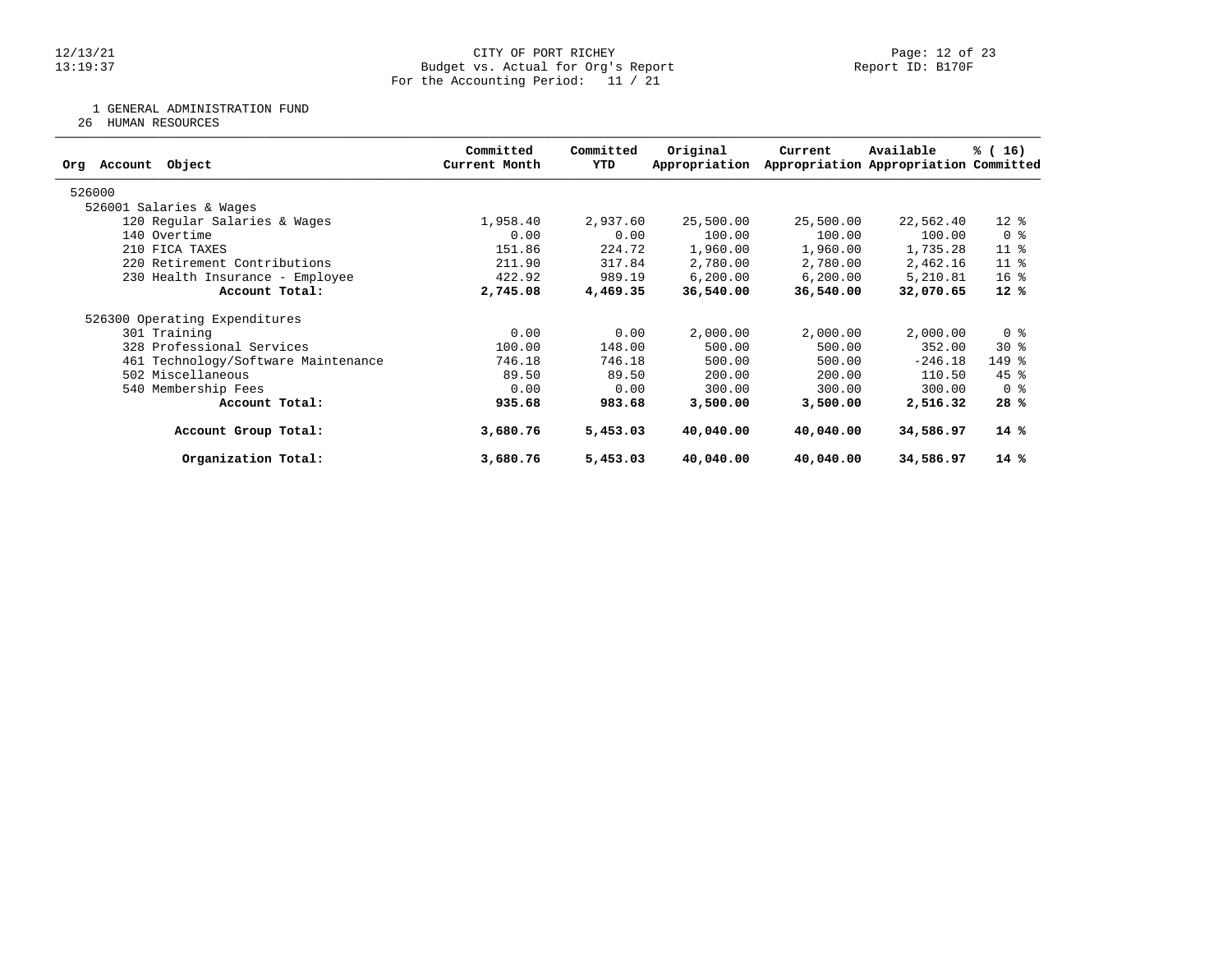1 GENERAL ADMINISTRATION FUND

38 GRANTS

| Object<br>Account<br>Org             | Committed<br>Current Month | Committed<br>YTD | Original<br>Appropriation | Current    | Available<br>Appropriation Appropriation Committed | $\frac{1}{6}$ (16) |
|--------------------------------------|----------------------------|------------------|---------------------------|------------|----------------------------------------------------|--------------------|
| 538000<br>538800 GRANT EXPENDITURES  |                            |                  |                           |            |                                                    |                    |
| 803 Restore Act - Dredging/Boat Ramp | 0.00                       | 0.00             | 667,000.00                | 667,000.00 | 667,000.00                                         | 0 %                |
| 899 Other Grants                     | 0.00                       | 0.00             | 1.00                      | 1.00       | 1.00                                               | 0 %                |
| Account Total:                       | 0.00                       | 0.00             | 667,001.00                | 667,001,00 | 667,001.00                                         | 0 %                |
| Account Group Total:                 | 0.00                       | 0.00             | 667,001.00                | 667,001.00 | 667,001.00                                         | 0 %                |
| Organization Total:                  | 0.00                       | 0.00             | 667,001.00                | 667,001.00 | 667,001.00                                         | 0 %                |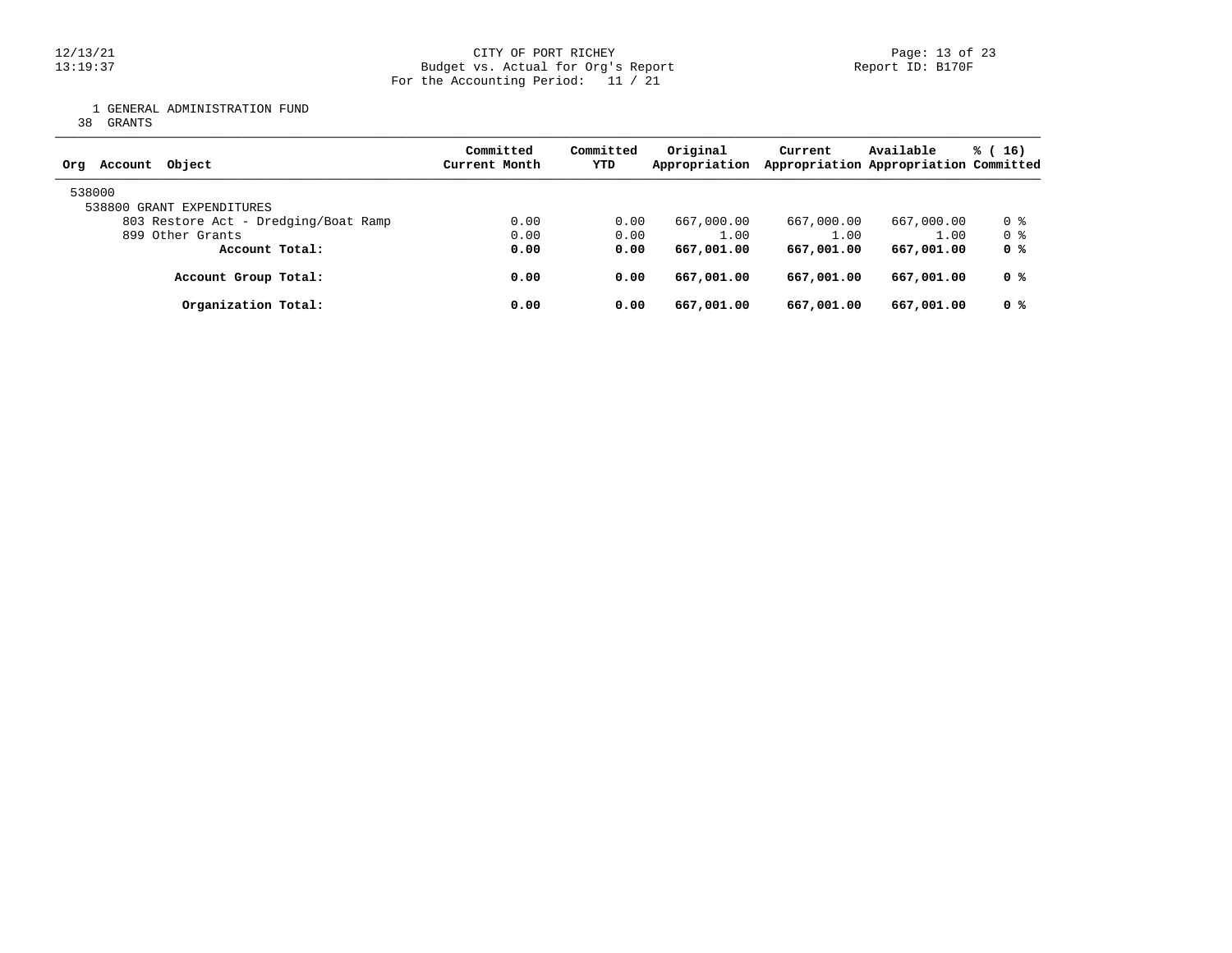### 12/13/21 CITY OF PORT RICHEY Page: 14 of 23 13:19:37 Budget vs. Actual for Org's Report Report ID: B170F For the Accounting Period: 11 / 21

1 GENERAL ADMINISTRATION FUND

41 PUBLIC WORKS DEPARTMENT

| Org Account Object                  | Committed<br>Current Month | Committed<br><b>YTD</b> | Original   | Current<br>Appropriation Appropriation Appropriation Committed | Available  | % (16)          |
|-------------------------------------|----------------------------|-------------------------|------------|----------------------------------------------------------------|------------|-----------------|
| 541000 ROAD & STREET FACILITIES     |                            |                         |            |                                                                |            |                 |
| 541001 Salaries & Wages             |                            |                         |            |                                                                |            |                 |
| 120 Regular Salaries & Wages        | 3,624.85                   | 5,399.94                | 44,700.00  | 44,700.00                                                      | 39,300.06  | $12*$           |
| 140 Overtime                        | 273.21                     | 404.55                  | 3,000.00   | 3,000.00                                                       | 2,595.45   | 13 <sup>°</sup> |
| 210 FICA TAXES                      | 293.97                     | 451.15                  | 3,450.00   | 3,450.00                                                       | 2,998.85   | 13 %            |
| 220 Retirement Contributions        | 420.28                     | 625.63                  | 4,875.00   | 4,875.00                                                       | 4,249.37   | $13*$           |
| 230 Health Insurance - Employee     | 1,431.52                   | 2,863.04                | 17,700.00  | 17,700.00                                                      | 14,836.96  | 16 <sup>8</sup> |
| Account Total:                      | 6,043.83                   | 9,744.31                | 73,725.00  | 73,725.00                                                      | 63,980.69  | $13*$           |
| 541300 Operating Expenditures       |                            |                         |            |                                                                |            |                 |
| 301 Training                        | 0.00                       | 1,728.00                | 5,000.00   | 5,000.00                                                       | 3,272.00   | 35 <sup>8</sup> |
| 315 Physical Exams                  | 0.00                       | 0.00                    | 300.00     | 300.00                                                         | 300.00     | 0 <sup>8</sup>  |
| 328 Professional Services           | 0.00                       | 0.00                    | 10,000.00  | 10,000.00                                                      | 10,000.00  | 0 <sup>8</sup>  |
| 409 Cellular Phone                  | 57.36                      | 57.36                   | 2,400.00   | 2,400.00                                                       | 2,342.64   | 2 <sup>°</sup>  |
| 430 Electricity                     | 415.41                     | 1,695.96                | 7,000.00   | 7,000.00                                                       | 5,304.04   | $24$ $%$        |
| 431 Street Lights                   | 5,108.69                   | 5,177.61                | 50,000.00  | 50,000.00                                                      | 44,822.39  | 10 <sup>°</sup> |
| 432 Water Utility Expense           | 357.74                     | 874.85                  | 6,000.00   | 6,000.00                                                       | 5,125.15   | 15 %            |
| 434 Sewer Utility Expense           | 435.99                     | 1,072.60                | 6,000.00   | 6,000.00                                                       | 4,927.40   | 18 %            |
| 436 Stormwater Utility Expense      | 304.82                     | 421.12                  | 1,500.00   | 1,500.00                                                       | 1,078.88   | 28 <sup>8</sup> |
| 440 RENTALS & LEASES                | 0.00                       | 0.00                    | 2,800.00   | 2,800.00                                                       | 2,800.00   | 0 <sup>8</sup>  |
| 460 Building Maintenance            | 783.46                     | 863.73                  | 7,000.00   | 7,000.00                                                       | 6,136.27   | 12 %            |
| 462 Maintenance                     | 1,241.01                   | 1,991.70                | 18,000.00  | 18,000.00                                                      | 16,008.30  | $11$ %          |
| 465 Vehicle Expense                 | 29.99                      | 460.54                  | 10,000.00  | 10,000.00                                                      | 9,539.46   | 5 <sup>8</sup>  |
| 467 Equipment Maintenance           | 0.00                       | 0.00                    | 1,500.00   | 1,500.00                                                       | 1,500.00   | 0 <sup>8</sup>  |
| 502 Miscellaneous                   | 0.00                       | 0.00                    | 2,000.00   | 2,000.00                                                       | 2,000.00   | 0 <sup>8</sup>  |
| 512 Small Equipment                 | 1,167.98                   | 1,837.50                | 9,000.00   | 9,000.00                                                       | 7,162.50   | $20*$           |
| 514 Safety Equipment                | 0.00                       | 15.89                   | 1,500.00   | 1,500.00                                                       | 1,484.11   | 1 <sup>8</sup>  |
| 520 Fuel Expense                    | 0.00                       | 0.00                    | 15,000.00  | 15,000.00                                                      | 15,000.00  | 0 <sup>8</sup>  |
| 524 Landscaping                     | 0.00                       | 53.49                   | 20,000.00  | 20,000.00                                                      | 19,946.51  | 0 <sup>8</sup>  |
| 525 Uniform Allowance               | 48.37                      | 612.56                  | 9,000.00   | 9,000.00                                                       | 8,387.44   | 7 %             |
| 528 Chemicals                       | 0.00                       | 0.00                    | 5,000.00   | 5,000.00                                                       | 5,000.00   | 0 <sup>8</sup>  |
| 530 Road Material/Pavement Markings | 118.95                     | 856.45                  | 15,000.00  | 15,000.00                                                      | 14, 143.55 | 6 %             |
| 531 Street Signs                    | 373.04                     | 373.04                  | 6,000.00   | 6,000.00                                                       | 5,626.96   | 6 %             |
| Account Total:                      | 10,442.81                  | 18,092.40               | 210,000.00 | 210,000.00                                                     | 191,907.60 | 9 %             |
| Account Group Total:                | 16,486.64                  | 27,836.71               | 283,725.00 | 283,725.00                                                     | 255,888.29 | $10*$           |
| Organization Total:                 | 16,486.64                  | 27,836.71               | 283,725.00 | 283,725.00                                                     | 255,888.29 | $10*$           |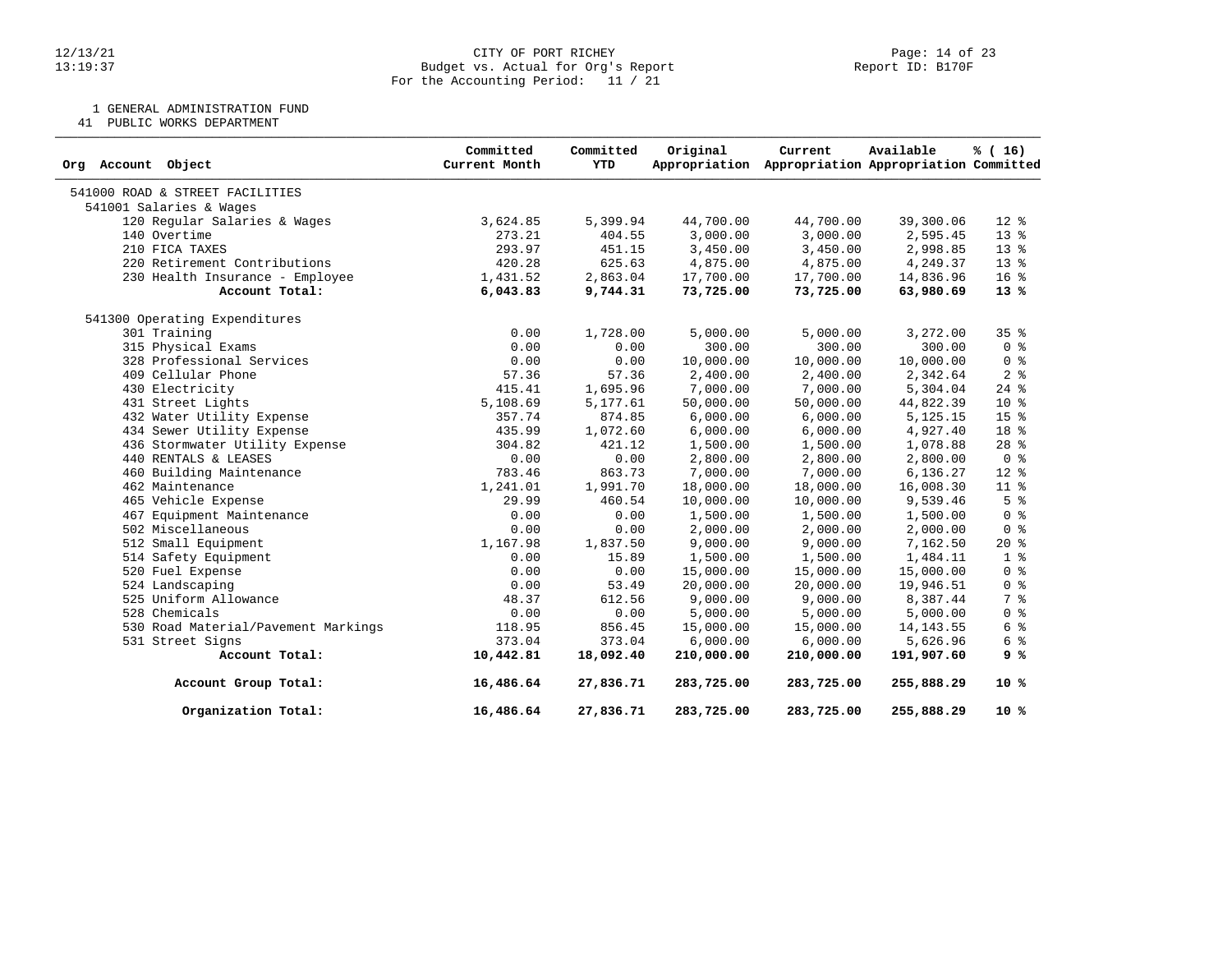12/13/21 CITY OF PORT RICHEY Page: 15 of 23 13:19:37 Budget vs. Actual for Org's Report Report ID: B170F For the Accounting Period: 11 / 21

1 GENERAL ADMINISTRATION FUND

62 PUBLIC HEALTH

| Object<br>Account<br>Org                   | Committed<br>Current Month | Committed<br>YTD | Original<br>Appropriation | Current   | Available<br>Appropriation Appropriation Committed | $\frac{16}{3}$ (16) |
|--------------------------------------------|----------------------------|------------------|---------------------------|-----------|----------------------------------------------------|---------------------|
| 562000 HEALTH<br>562300 Operating Expenses |                            |                  |                           |           |                                                    |                     |
| 339 Animal Control Contract                | 0.00                       | 0.00             | 22,000.00                 | 22,000.00 | 22,000.00                                          | 0 %                 |
| 433 Refuse Pick-up                         | 686.49                     | 1,462.42         | 10,000.00                 | 10,000.00 | 8,537.58                                           | 15 <sup>8</sup>     |
| 519 Solid Waste Assessment                 | 4,096.45                   | 4,096.45         | 3,800.00                  | 3,800.00  | $-296.45$                                          | $108$ %             |
| Account Total:                             | 4,782.94                   | 5,558.87         | 35,800.00                 | 35,800,00 | 30,241.13                                          | 16 %                |
| Account Group Total:                       | 4,782.94                   | 5,558.87         | 35,800,00                 | 35,800,00 | 30,241.13                                          | 16 %                |
| Organization Total:                        | 4,782.94                   | 5,558.87         | 35,800.00                 | 35,800,00 | 30,241.13                                          | 16 %                |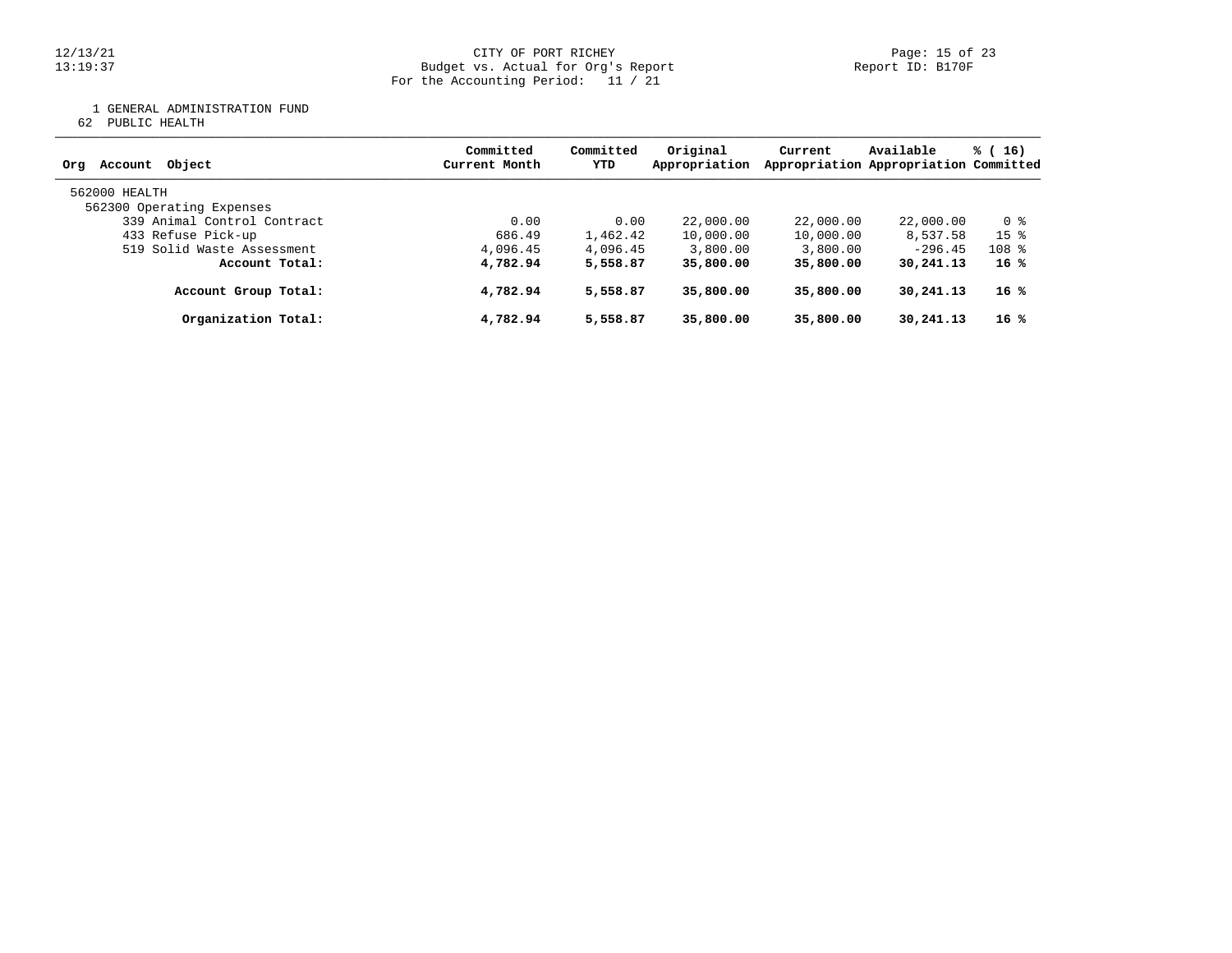12/13/21 CITY OF PORT RICHEY Page: 16 of 23 13:19:37 Budget vs. Actual for Org's Report Report ID: B170F For the Accounting Period: 11 / 21

1 GENERAL ADMINISTRATION FUND

90 CONTINGENCIES

| Object<br>Account<br>Org     |             | Committed<br>Current Month | Committed<br>YTD | Original<br>Appropriation                 | Current      | Available<br>Appropriation Appropriation Committed | % (16)         |
|------------------------------|-------------|----------------------------|------------------|-------------------------------------------|--------------|----------------------------------------------------|----------------|
| 590000                       |             |                            |                  |                                           |              |                                                    |                |
| 590900 CONTINGENCIES         |             |                            |                  |                                           |              |                                                    |                |
| 925 CRA City's TIF Share     |             | 0.00                       | 649,165.16       | 649,960.00                                | 649,960.00   | 794.84                                             | $100*$         |
| Account Total:               |             | 0.00                       | 649,165.16       | 649,960.00                                | 649,960.00   | 794.84                                             | 100%           |
| 590910 RESERVE CONTINGENCIES |             |                            |                  |                                           |              |                                                    |                |
| 990 Contingencies            |             | 0.00                       | 0.00             | 400,000.00                                | 400,000.00   | 400,000.00                                         | 0 <sub>8</sub> |
| Account Total:               |             | 0.00                       | 0.00             | 400,000.00                                | 400,000.00   | 400,000.00                                         | 0 %            |
| Account Group Total:         |             | 0.00                       | 649,165.16       | 1,049,960.00                              | 1,049,960.00 | 400,794.84                                         | 62 %           |
| Organization Total:          |             | 0.00                       |                  | 649, 165. 16 1, 049, 960. 00              | 1,049,960.00 | 400,794.84                                         | 62 %           |
|                              |             |                            |                  |                                           |              |                                                    |                |
|                              | Fund Total: |                            |                  | 378, 263.39 1, 331, 933.33 6, 948, 204.00 |              | 6,948,204.00 5,616,270.67                          | 19 %           |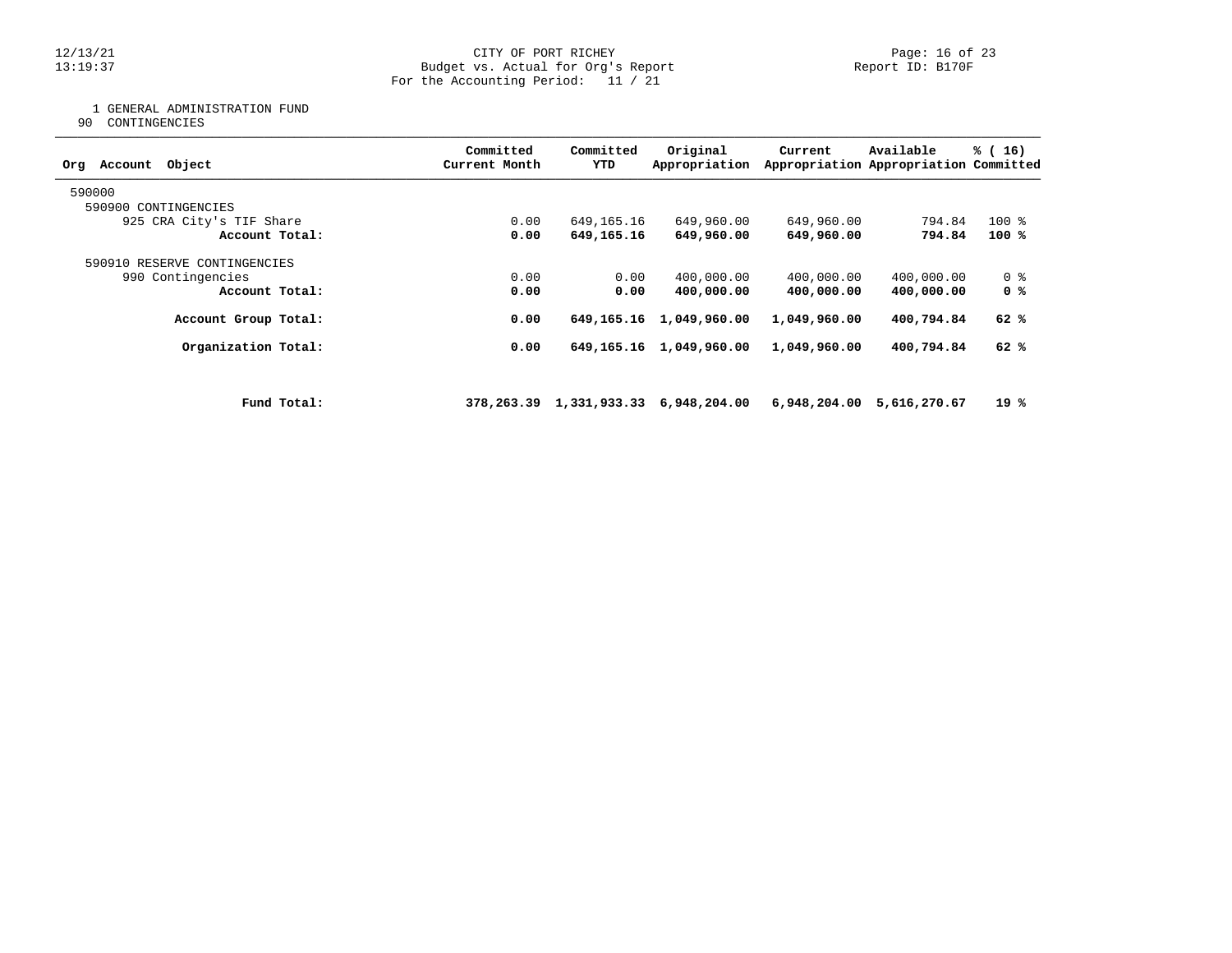### 12/13/21 CITY OF PORT RICHEY Page: 17 of 23 13:19:37 Budget vs. Actual for Org's Report Report ID: B170F For the Accounting Period: 11 / 21

# 120 POLICE CONFISCATION FUND

21 POLICE DEPARTMENT

| Object<br>Account<br>Org      | Committed<br>Current Month | Committed<br>YTD | Original<br>Appropriation | Current   | Available<br>Appropriation Appropriation Committed | % (16)         |
|-------------------------------|----------------------------|------------------|---------------------------|-----------|----------------------------------------------------|----------------|
| 521000 LAW ENFORCEMENT        |                            |                  |                           |           |                                                    |                |
| 521300 Operating Expenditures |                            |                  |                           |           |                                                    |                |
| 502 Miscellaneous             | 0.00                       | 0.00             | 6,000.00                  | 6,000.00  | 6,000.00                                           | 0 <sup>8</sup> |
| 537 Weapons Equip/Supplies    | 0.00                       | 0.00             | 10,000.00                 | 10,000.00 | 10,000.00                                          | 0 <sup>8</sup> |
| 566 Investigative Funds       | 0.00                       | 0.00             | 2,000.00                  | 2,000.00  | 2,000.00                                           | 0 <sup>8</sup> |
| Account Total:                | 0.00                       | 0.00             | 18,000.00                 | 18,000.00 | 18,000.00                                          | 0 %            |
| 521600 Capital Outlay         |                            |                  |                           |           |                                                    |                |
| 648 Equipment                 | 0.00                       | 0.00             | 5,000.00                  | 5,000.00  | 5,000.00                                           | 0 %            |
| Account Total:                | 0.00                       | 0.00             | 5,000.00                  | 5,000.00  | 5,000.00                                           | 0 %            |
| Account Group Total:          | 0.00                       | 0.00             | 23,000.00                 | 23,000.00 | 23,000.00                                          | 0 %            |
| Organization Total:           | 0.00                       | 0.00             | 23,000.00                 | 23,000.00 | 23,000.00                                          | 0 %            |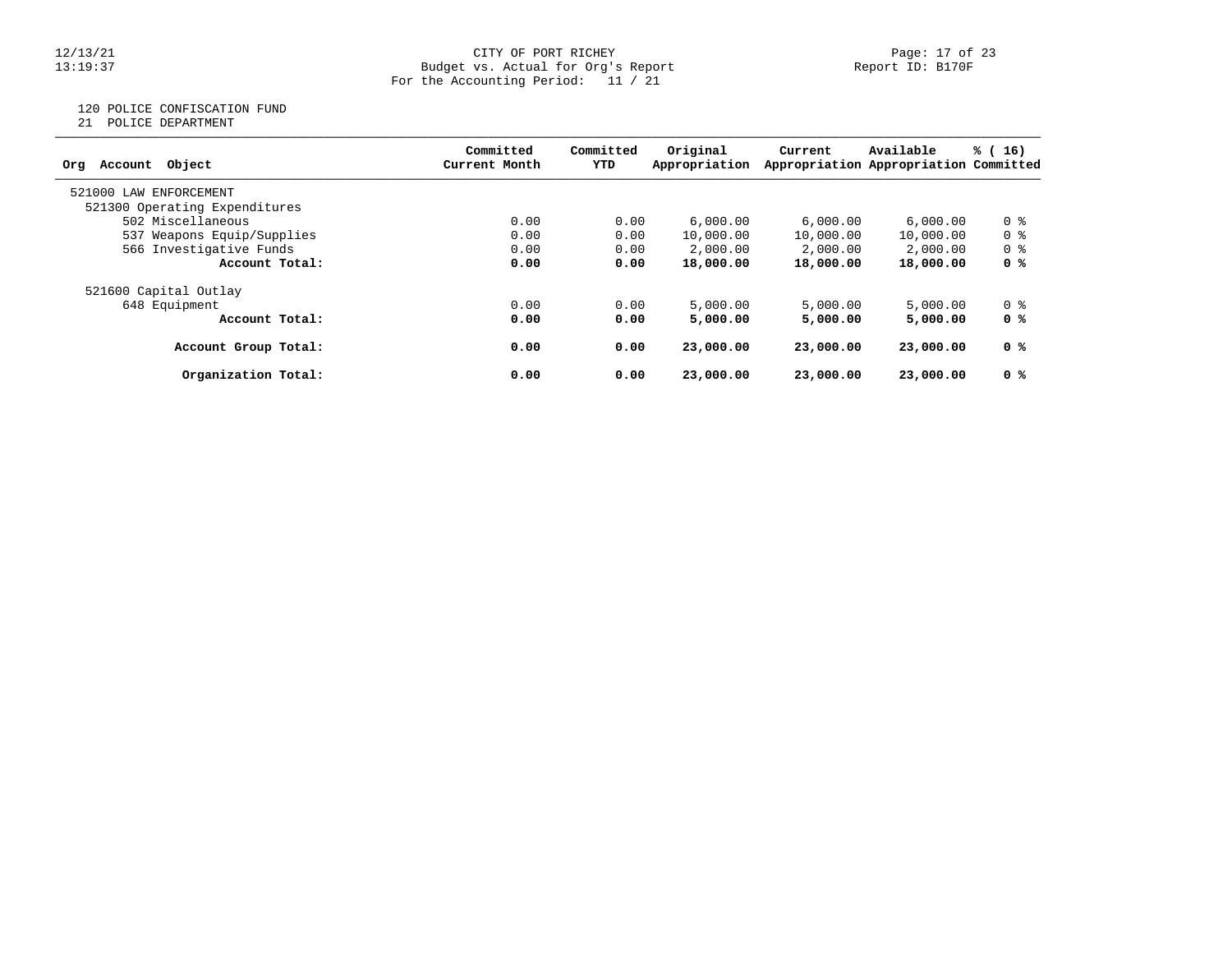### 12/13/21 CITY OF PORT RICHEY Page: 18 of 23 13:19:37 Budget vs. Actual for Org's Report Report ID: B170F For the Accounting Period: 11 / 21

# 120 POLICE CONFISCATION FUND

59 OTHER ECONOMIC ENVIRONMENT

| Object<br>Account<br>Org     | Committed<br>Current Month | Committed<br>YTD | Original<br>Appropriation | Current   | Available<br>Appropriation Appropriation Committed | % (16) |
|------------------------------|----------------------------|------------------|---------------------------|-----------|----------------------------------------------------|--------|
| 590000                       |                            |                  |                           |           |                                                    |        |
| 590910 RESERVE CONTINGENCIES |                            |                  |                           |           |                                                    |        |
| 990 Contingencies            | 0.00                       | 0.00             | 2,125.00                  | 2,125.00  | 2,125.00                                           | 0 %    |
| Account Total:               | 0.00                       | 0.00             | 2,125.00                  | 2,125.00  | 2,125.00                                           | 0 %    |
| Account Group Total:         | 0.00                       | 0.00             | 2,125.00                  | 2,125.00  | 2,125.00                                           | 0 %    |
| Organization Total:          | 0.00                       | 0.00             | 2,125.00                  | 2,125.00  | 2,125.00                                           | 0 %    |
|                              |                            |                  |                           |           |                                                    |        |
| Fund Total:                  | 0.00                       | 0.00             | 25,125.00                 | 25,125.00 | 25,125.00                                          | 0 %    |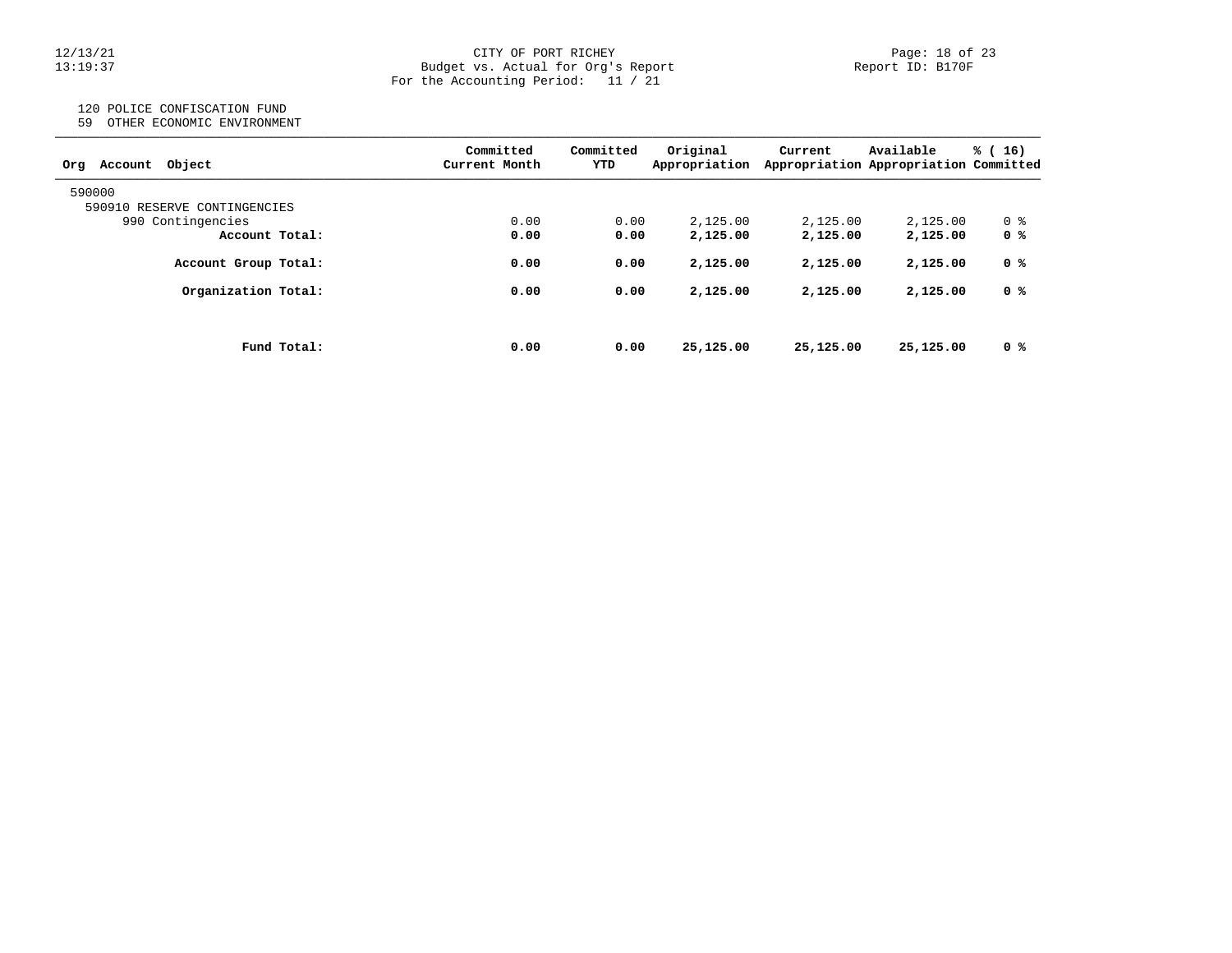# $12/13/21$  Page: 19 of 23<br>Budget vs. Actual for Org's Report Page: 19 of 23<br>Report ID: B170F 13:19:37 Budget vs. Actual for Org's Report Report ID: B170F For the Accounting Period: 11 / 21

## 122 POLICE TRAINING FUND

21 POLICE DEPARTMENT

| Object<br>Account<br>Orq      | Committed<br>Current Month | Committed<br>YTD | Original<br>Appropriation | Current   | Available<br>Appropriation Appropriation Committed | % (16) |
|-------------------------------|----------------------------|------------------|---------------------------|-----------|----------------------------------------------------|--------|
| 521000<br>LAW ENFORCEMENT     |                            |                  |                           |           |                                                    |        |
| 521300 Operating Expenditures |                            |                  |                           |           |                                                    |        |
| 301 Training                  | 0.00                       | 0.00             | 12,000.00                 | 12,000.00 | 12,000.00                                          | 0 %    |
| Account Total:                | 0.00                       | 0.00             | 12,000.00                 | 12,000.00 | 12,000.00                                          | 0 %    |
| Account Group Total:          | 0.00                       | 0.00             | 12,000.00                 | 12,000.00 | 12,000.00                                          | 0 %    |
| Organization Total:           | 0.00                       | 0.00             | 12,000.00                 | 12,000.00 | 12,000.00                                          | 0 %    |
|                               |                            |                  |                           |           |                                                    |        |
| Fund Total:                   | 0.00                       | 0.00             | 12,000.00                 | 12,000.00 | 12,000.00                                          | 0 %    |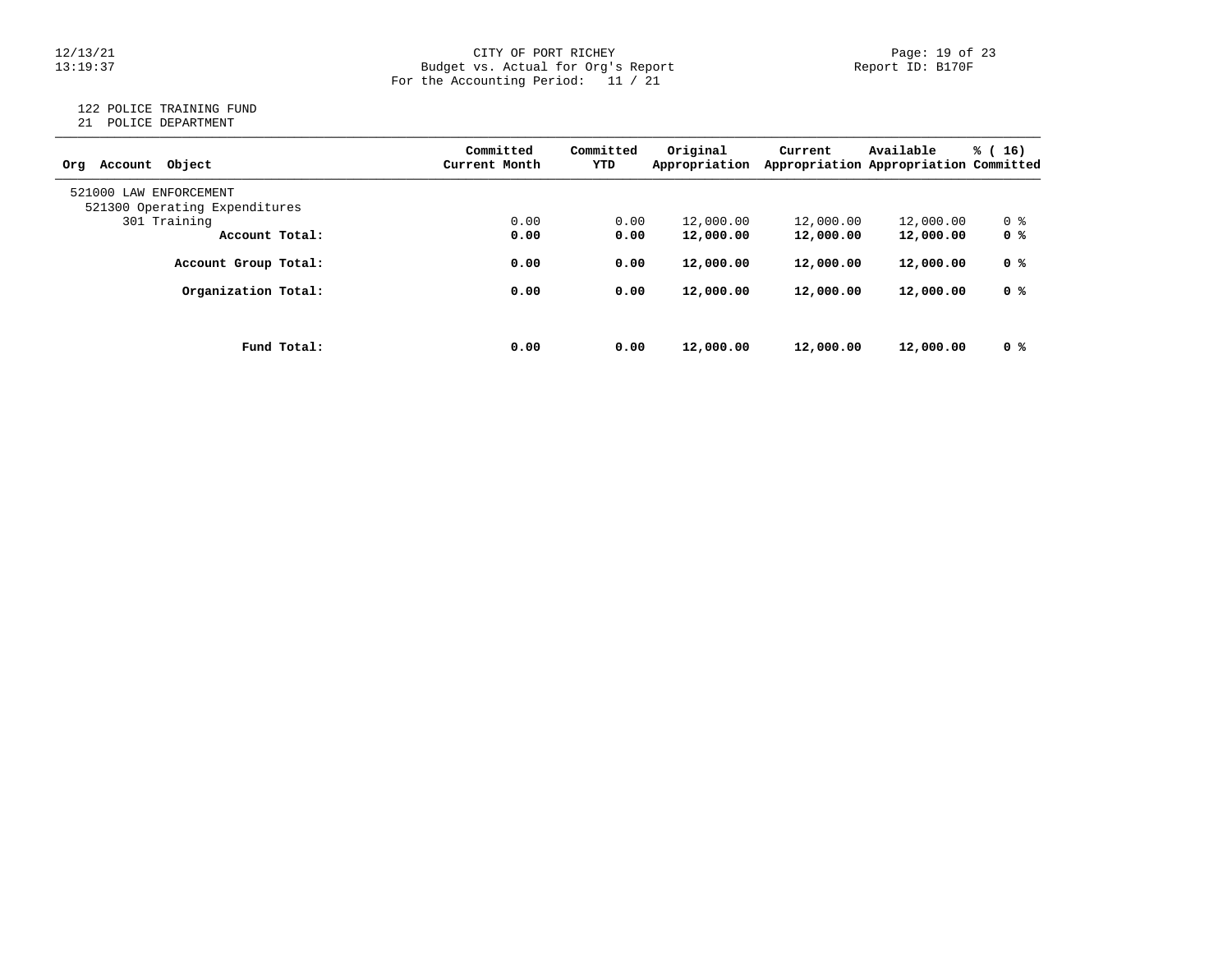# $12/13/21$  Page: 20 of 23<br>Budget vs. Actual for Org's Report Page: 20 of 23<br>Report ID: B170F 13:19:37 Budget vs. Actual for Org's Report Report ID: B170F For the Accounting Period: 11 / 21

# 125 POLICE \$5 FUND

21 POLICE DEPARTMENT

| Object<br>Account<br>Org            | Committed<br>Current Month | Committed<br>YTD | Original<br>Appropriation | Current   | Available<br>Appropriation Appropriation Committed | % (16)         |
|-------------------------------------|----------------------------|------------------|---------------------------|-----------|----------------------------------------------------|----------------|
| 521000 LAW ENFORCEMENT              |                            |                  |                           |           |                                                    |                |
| 521300 Operating Expenditures       |                            |                  |                           |           |                                                    |                |
| 461 Technology/Software Maintenance | 0.00                       | 0.00             | 12,300.00                 | 12,300.00 | 12,300.00                                          | 0 <sup>8</sup> |
| 502 Miscellaneous                   | 0.00                       | 0.00             | 10,000.00                 | 10,000.00 | 10,000.00                                          | 0 <sup>8</sup> |
| 512 Small Equipment                 | 0.00                       | 2,831.76         | 10,000.00                 | 10,000.00 | 7,168.24                                           | $28$ %         |
| Account Total:                      | 0.00                       | 2,831.76         | 32,300.00                 | 32,300.00 | 29,468.24                                          | 9 %            |
| Account Group Total:                | 0.00                       | 2,831.76         | 32,300.00                 | 32,300.00 | 29,468.24                                          | 9 %            |
| 590000                              |                            |                  |                           |           |                                                    |                |
| 590910 RESERVE CONTINGENCIES        |                            |                  |                           |           |                                                    |                |
| 990 Contingencies                   | 0.00                       | 0.00             | 4,900.00                  | 4,900.00  | 4,900.00                                           | 0 <sup>8</sup> |
| Account Total:                      | 0.00                       | 0.00             | 4,900.00                  | 4,900.00  | 4,900.00                                           | 0 <sup>8</sup> |
| Account Group Total:                | 0.00                       | 0.00             | 4,900.00                  | 4,900.00  | 4,900.00                                           | 0 <sup>8</sup> |
| Organization Total:                 | 0.00                       | 2,831.76         | 37,200.00                 | 37,200.00 | 34,368.24                                          | 8 %            |
|                                     |                            |                  |                           |           |                                                    |                |
| Fund Total:                         | 0.00                       | 2,831.76         | 37,200.00                 | 37,200.00 | 34,368.24                                          | 8 %            |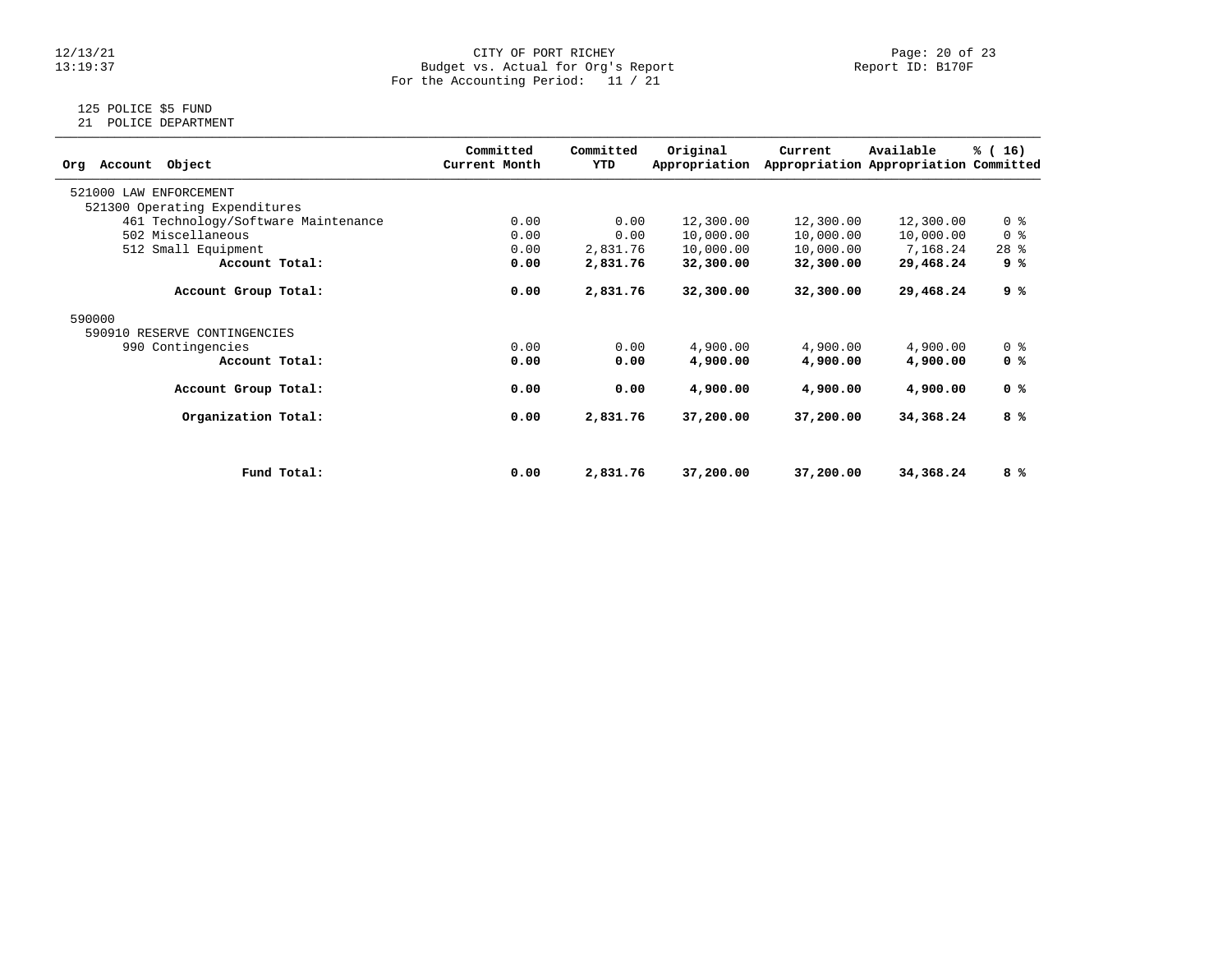### 12/13/21 CITY OF PORT RICHEY Page: 21 of 23 13:19:37 Budget vs. Actual for Org's Report Report ID: B170F For the Accounting Period: 11 / 21

## 200 POLICE IMPACT FEES 90 CONTINGENCIES

| Object<br>Account<br>Org     | Committed<br>Current Month | Committed<br>YTD | Original<br>Appropriation | Current   | Available<br>Appropriation Appropriation Committed | % (16) |
|------------------------------|----------------------------|------------------|---------------------------|-----------|----------------------------------------------------|--------|
| 590000                       |                            |                  |                           |           |                                                    |        |
| 590910 RESERVE CONTINGENCIES |                            |                  |                           |           |                                                    |        |
| 990 Contingencies            | 0.00                       | 0.00             | 10,000.00                 | 10,000.00 | 10,000.00                                          | 0 %    |
| Account Total:               | 0.00                       | 0.00             | 10,000.00                 | 10,000.00 | 10,000.00                                          | 0 %    |
| Account Group Total:         | 0.00                       | 0.00             | 10,000.00                 | 10,000.00 | 10,000.00                                          | 0 %    |
| Organization Total:          | 0.00                       | 0.00             | 10,000.00                 | 10,000.00 | 10,000.00                                          | 0 %    |
|                              |                            |                  |                           |           |                                                    |        |
| Fund Total:                  | 0.00                       | 0.00             | 10,000.00                 | 10,000.00 | 10,000.00                                          | 0 %    |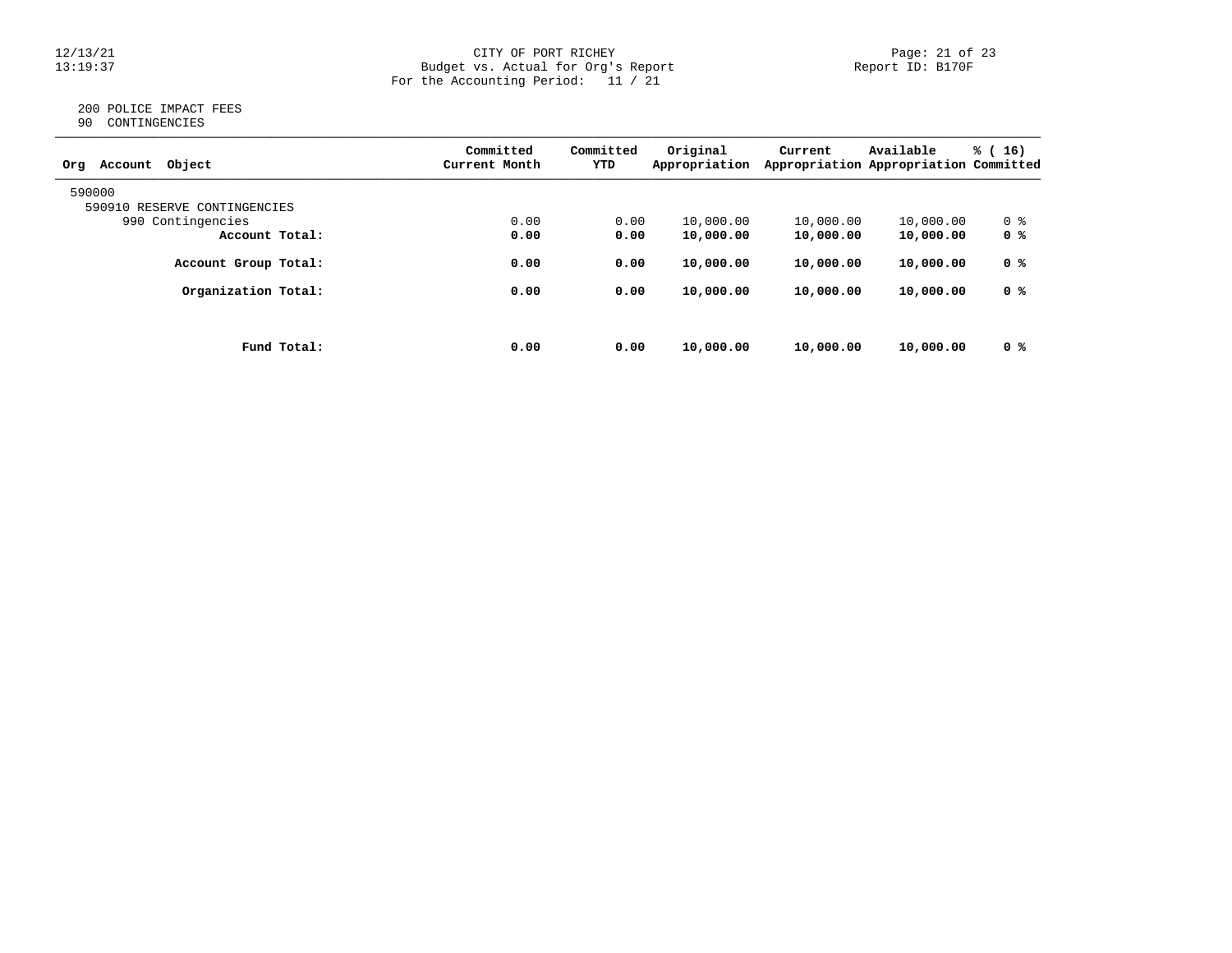### 12/13/21 CITY OF PORT RICHEY Page: 22 of 23 13:19:37 Budget vs. Actual for Org's Report Report ID: B170F For the Accounting Period: 11 / 21

## 210 FIRE IMPACT FEES 23 FIRE IMPACT FEES

| Object<br>Account<br>Org      |             | Committed<br>Current Month | Committed<br>YTD | Original<br>Appropriation | Current   | Available<br>Appropriation Appropriation Committed | % (16)         |
|-------------------------------|-------------|----------------------------|------------------|---------------------------|-----------|----------------------------------------------------|----------------|
| 523000                        |             |                            |                  |                           |           |                                                    |                |
| 523300 Operating Expenditures |             |                            |                  |                           |           |                                                    |                |
| 512 Small Equipment           |             | 0.00                       | 0.00             | 10,000.00                 | 10,000.00 | 10,000.00                                          | 0 %            |
| Account Total:                |             | 0.00                       | 0.00             | 10,000.00                 | 10,000.00 | 10,000.00                                          | 0 %            |
| 523600 Capital Outlay         |             |                            |                  |                           |           |                                                    |                |
| 613 Fire Equipment            |             | 0.00                       | 0.00             | 14,000.00                 | 14,000.00 | 14,000.00                                          | 0 <sup>8</sup> |
| Account Total:                |             | 0.00                       | 0.00             | 14,000.00                 | 14,000.00 | 14,000.00                                          | 0 %            |
| Account Group Total:          |             | 0.00                       | 0.00             | 24,000.00                 | 24,000.00 | 24,000.00                                          | 0 %            |
| Organization Total:           |             | 0.00                       | 0.00             | 24,000.00                 | 24,000.00 | 24,000.00                                          | 0 %            |
|                               |             |                            |                  |                           |           |                                                    |                |
|                               | Fund Total: | 0.00                       | 0.00             | 24,000.00                 | 24,000.00 | 24,000.00                                          | 0 %            |
|                               |             |                            |                  |                           |           |                                                    |                |